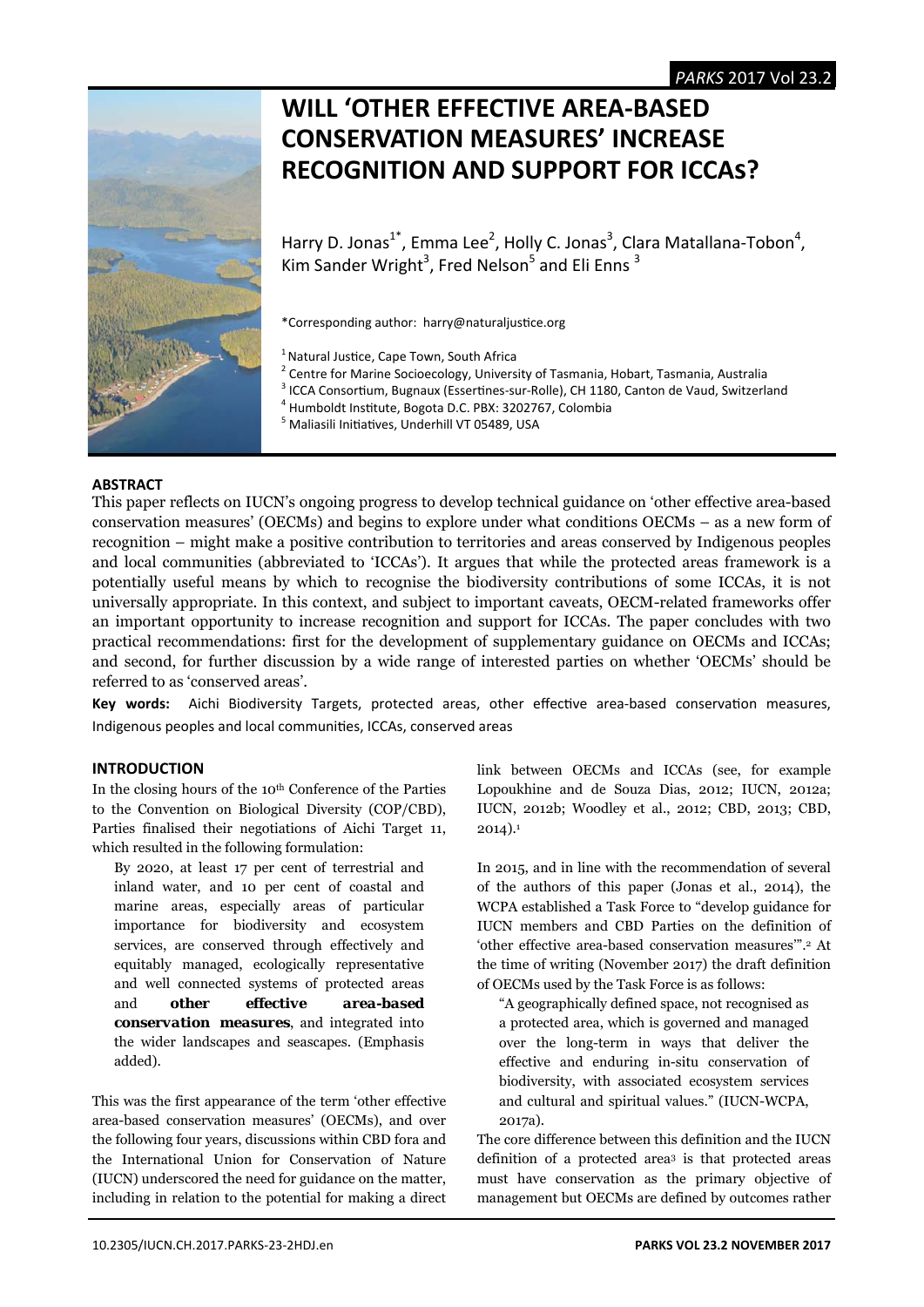than objectives: an OECM must *deliver* the effective and enduring in-situ conservation of biodiversity and this is regardless of the management objectives.

This paper explores under what conditions recognition as OECMs might make a positive contribution to territories and areas conserved by Indigenous peoples and local communities (ICCAs). Even though the concept of ICCAs in policy and academic writing is a recent phenomenon, sites of this kind have been in existence since humans began to govern and manage landscapes and seascapes purposefully. They are referred to by a wide range of terms in their local contexts. Underpinned by cultural, spiritual, economic, political and other motivations, they are the basis of survival, livelihoods, identity, and wellbeing for millions of people (Kothari & Neumann, 2014).

ICCAs are one of four governance types of both protected areas and OECMs (see Table 1) and are defined by three essential characteristics:

- An Indigenous people or local community possesses a close and profound relationship with a site (territory, area or habitat);
- The people or community is the major player in decision-making related to the site and has *de facto* and/or *de jure* capacity to develop and enforce regulations; and
- The people's or community's decisions and efforts lead to the conservation of biodiversity, ecological functions and associated cultural and spiritual values, regardless of original or primary motivations. (Borrini-Feyerabend, 2010; Borrini-Feyerabend et al., 2014).

 The third characteristic specifies that like OECMs (and in contrast to IUCN protected areas), ICCAs are defined by outcomes rather than objectives: decisions and efforts

must *lead* to conservation "*regardless of … motivations*". Therefore not all ICCAs will be eligible for recognition as protected areas, but those that are not may still qualify as OECMs.

Returning to OECMs, the draft Guidelines set out three types of approaches that can lead to OECMs, subject to consent by the area's governance authority (discussed below). These include: areas where conservation is the primary management objective (*primary conservation*) that may meet all elements of the IUCN definition of a protected area, but which are not officially recognised as such because the governance authority does not want the area to be designated as a protected area; areas where conservation is an outcome of management but is a secondary management objective (*secondary conservation*), which therefore do not meet the IUCN definition of a protected area; and areas that deliver conservation outcomes as a by-product of management activities even though biodiversity conservation is not a management objective at all (*ancillary conservation*). All three types of OECM-related approaches have clear relevance for ICCAs (IUCN-WCPA, 2017a).

# **ICCAS REQUIRE GREATER RECOGNITION AND SUPPORT**

It is estimated that ICCAs equal or exceed the number and extent of state protected areas (Kothari et al., 2012) and there is increasing evidence that under certain conditions (Ostrom, 1990, 2000), areas and resources under the governance and/or management of Indigenous peoples and local communities can be, with certain scalespecific qualifications (Shahabuddin & Rao, 2010), as or more effective than strictly protected areas at preventing deforestation, maintaining forest health and ecosystem connectivity, and conserving biodiversity and natural resources (Kothari et al*.*, 2000; Lovgren, 2003; Molnar

| <b>Governance types</b><br>Form of<br>conservation $\blacktriangledown$ | <b>Governments (at</b><br>various levels)                                                                                  | Private individuals,<br>organisations and<br>companies                                                                              | <b>Indigenous peoples</b><br>and/or local<br>communities                                                        | <b>Shared</b>                                                                                   |
|-------------------------------------------------------------------------|----------------------------------------------------------------------------------------------------------------------------|-------------------------------------------------------------------------------------------------------------------------------------|-----------------------------------------------------------------------------------------------------------------|-------------------------------------------------------------------------------------------------|
| <b>Protected Areas</b>                                                  | A government<br>national park                                                                                              | A privately owned<br>wetland managed<br>primarily for its<br>conservation values                                                    | An Indigenous or<br>community forest<br>managed primarily for its<br>conservation values                        | Any of the kinds of<br>areas listed to the left<br>(among others) where<br>governance is shared |
| <b>OECMs</b>                                                            | A government water<br>conservation area<br>that contributes to<br>biodiversity<br>conservation as a<br>secondary objective | A privately owned<br>disused quarry that<br>provides avian<br>habitat as a by-<br>product of the area's<br>exclusion of activities. | An Indigenous or<br>community sacred grove<br>that prohibits<br>destructive activities for<br>spiritual reasons | Any of the kinds of<br>areas listed to the left<br>(among others) where<br>governance is shared |

**Table 1. The continuum of governance types across IUCN protected areas and OECMs, with illustrative**  examples<sup>4</sup>

**64**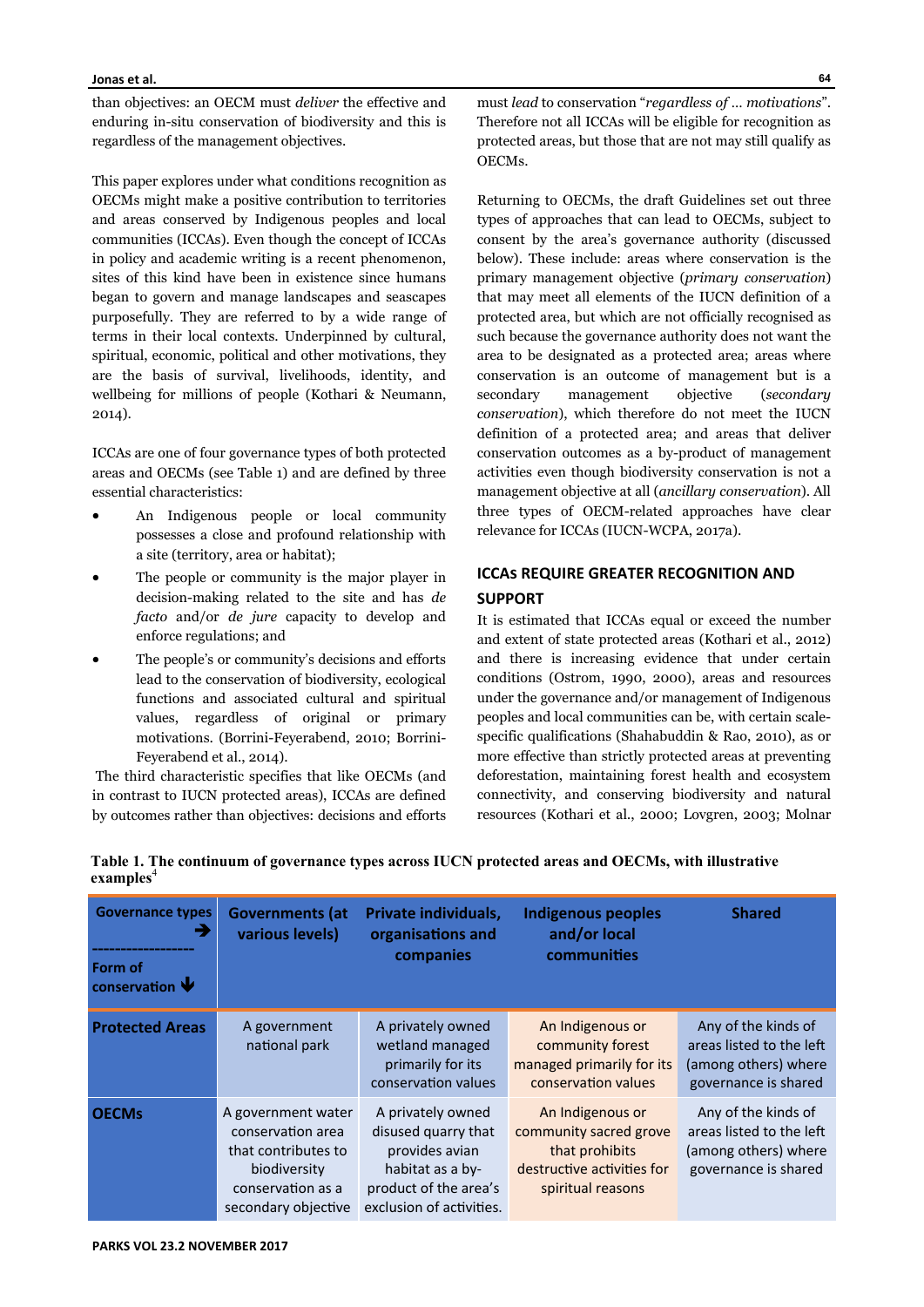et al*.*, 2004; White et al., 2004; Hayes & Ostrom, 2005; Nepstad et al*.*, 2006; Nagendra, 2008; World Bank, 2008; Bray et al*.*, 2008; Nelson & Chomitz, 2011; Porter-Bolland et al*.*, 2011; Nolte et al*.*, 2013; CIPTA & WCS, 2013; Stevens, 2014). In the context of the downward trends in global biodiversity (UNEP-WCMC and IUCN, 2016; Ceballos et al., 2017), therefore, appropriately recognising and supporting ICCAs becomes ever more important.

Yet ICCAs and their custodians are under threat from multiple sources, including the influence of traditional systems of mainstream economies, languages, education and health care systems, media and religions (United Nations, 2009; International Work Group for Indigenous Affairs, 2017); imposed forms of 'development' such as industrial agriculture, extractive industries and physical infrastructure in both terrestrial (Coalition Against Land Grabbing, 2015) and marine contexts (Bennett et al., 2015); armed conflicts and establishment of illegal crops due to a growing demand for drugs (IDMC, 2017); and displacement of Indigenous peoples from their traditional territories as a result of exclusionary forms of conservation (Adams & Mulligan, 2004; Dowie, 2009; Indian Law Resource Centre and IUCN, 2015). In many instances, laws (such as those related to weak tenure rights), judicial processes and related institutions facilitate and protect the interests of more powerful groups against Indigenous peoples and local communities (Minority Rights Group, 2012; Rights and Resources Initiative, 2012). Associated violence against environmental and human rights defenders (including 200 reported murders in 2016) is occurring at an alarming rate (Global Witness, 2017).

Respecting and supporting Indigenous peoples and local communities who choose to steward, govern, manage or otherwise control the territories and areas they depend upon securely is a human rights imperative that also supports the integrity of ecosystem functions and the conservation of biodiversity (Tauli-Corpuz, 2016; Knox, 2017). Towards this end, Indigenous peoples and local communities continue to gain hard-fought recognition of a broad range of rights, across multiple laws and policy statements at the international and national levels (Jonas, 2012; Jonas, 2016), all of which are critical to their social, cultural, spiritual and ecological integrity. Indigenous peoples and local communities have made significant international legal gains within the CBD relating to conservation, customary sustainable use of biodiversity, and traditional knowledge, including in dedicated processes on Articles 8(j) and 10(c). In the protected areas context, major breakthroughs at the international policy level include the development of the CBD's Programme of Work on Protected Areas (2004) and several CBD COP decisions on protected areas since then, as well as adoption by the IUCN of four protected areas governance types, including governance 'by Indigenous peoples and local communities' (Phillips, 2004; Dudley, 2008; Borrini-Feyerabend et al., 2013; Worboys et al., 2015).

Despite these advances, and subject to the caveats in Box 1, in 2017 the World Database on Protected Areas included only 1,351 protected areas that were governed by Indigenous peoples and local communities. This stands in contrast to 186,391 protected areas governed by governments.5 The former amounts to an area of 1,896,321.7 km2, which is under 5 per cent of the total area of terrestrial and marine protected areas (UNEP-WCMC & IUCN, 2017).

# **Box 1. Placing the WDPA data on ICCAs in context**

The data held by the WDPA on ICCAs, referenced above, should be read in the context of two important caveats. First, despite the global nature of such protected areas, the reporting of such areas is from only 27 countries and territories, and Brazil's level of reporting of such protected areas (499 areas) accounts for more than one third of the total. This suggests that the current global levels of reporting of protected areas governed by Indigenous peoples and local communities are significantly lower than the total number of areas that may meet the definition. This presumption is bolstered by unofficial figures that suggest Indigenous peoples alone strongly influence governance of over a third of all lands designated as protected areas and that a fifth of all Indigenous lands are listed as protected areas (Garnett, pers. comm.). For example, in Australia, 75 Indigenous Protected Areas cover approximately 67 million hectares, which comprise 44 per cent of the National Reserve System and 7.5 per cent of all protected areas in Australian territories (CAPAD, 2014). This figure does not include jointly-managed World Heritage Areas, such as Kakadu National Park (Lee, 2016a). Second, a number of the protected areas within which Indigenous peoples and local communities have an important influence are reported as 'shared governance'. It is also important to note that, despite the principle that reporting of protected areas should be undertaken on the basis of the free, prior and informed consent of the respective governance authority (Borrini-Feyerabend et al., 2014), it is likely that not all data-providers reporting to the WDPA follow this principle (Stevens et al., 2016a; Stevens et al., 2016b).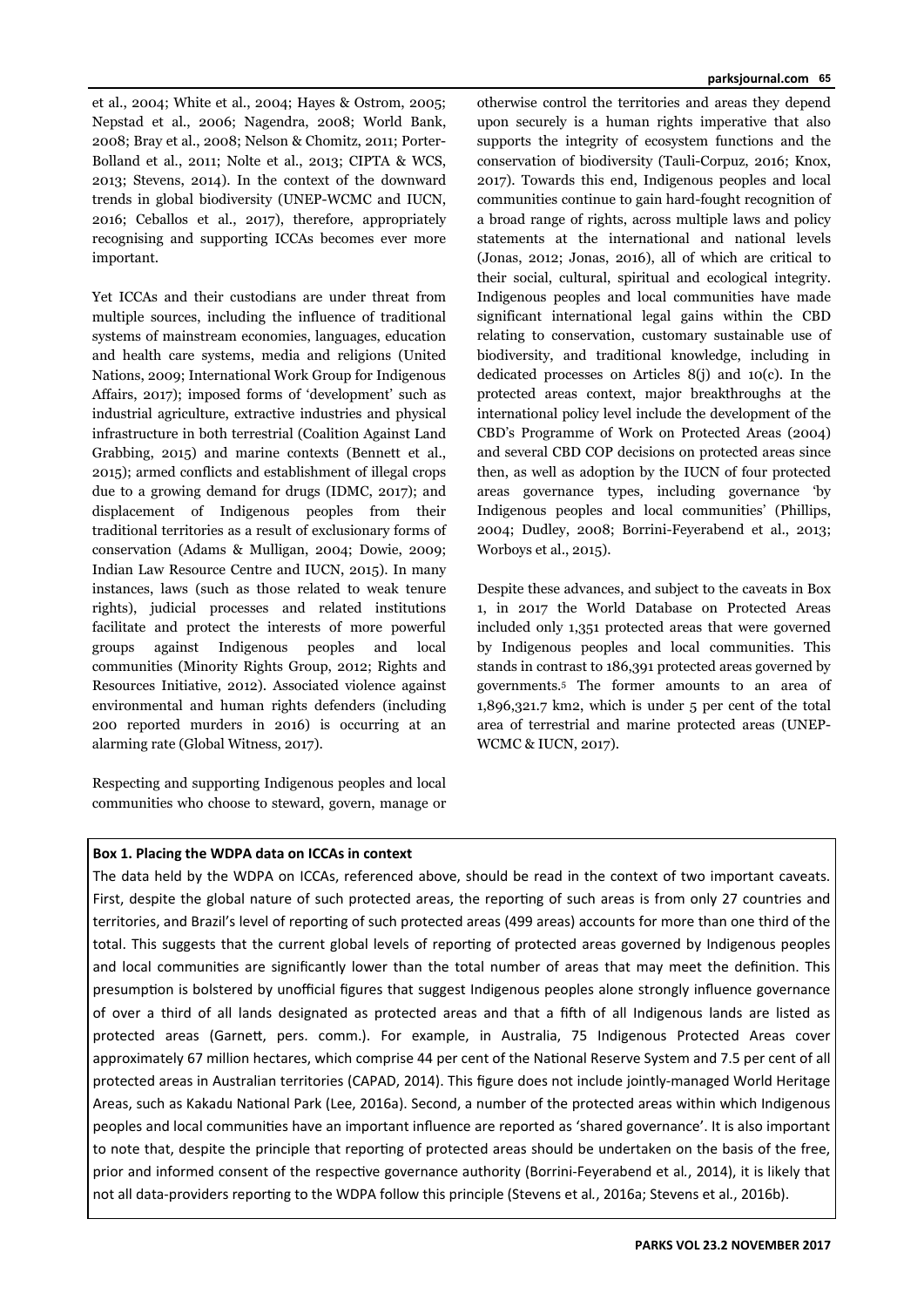#### **POTENTIAL MISALIGNMENT BETWEEN**

# **PROTECTED AREAS AND ICCAS**

Despite these advancements, ICCAs still sit uncomfortably or even in direct conflict with protected areas in many national contexts. Recent reports by two UN Special Rapporteurs – the first on the rights of Indigenous peoples and the second on human rights and the environment – clearly set out the historical and present day injustices suffered by Indigenous peoples and local communities in the context of conservation initiatives (Tauli-Corpuz, 2016; Knox, 2017).

At one level, injustices continue to occur because, among other things, many national-level protected areas frameworks have failed to keep up with international advances in human rights and environmental law and jurisprudence (Kothari et al., 2012; Stevens, 2010; Stevens, 2014; Rights and Resources Initiative, 2015). The result is that many national conservation frameworks either do not provide for the recognition of ICCAs – including in situations of overlap with protected areas (Stevens, 2014; Stevens et al., 2016a; Stevens et al., 2016b) – or do so in ways that some Indigenous peoples' or communities' governing authorities<sup>6</sup> deem inappropriate or in violation of their human rights (Burnham, 2000; Poirier & Ostergren, 2002; Brockington & Igoe, 2006; Phyälä, 2016).

At a deeper, structural level, the seeds of these injustices were sown into 'conservation' at its founding in the form of game reserves and national parks in the nineteenth century (Stevens, 1997; Colchester, 2003; Adams & Mulligan, 2004; Dowie, 2009, Stevens, 2014). Through a

lens that prioritises biodiversity, Indigenous peoples' and local communities' connections to land, sea and sky have long been delineated in conservation policy as being either 'natural' or 'cultural'. This has led in many instances to the objectification of cultural values (Cohen, 1978; Lee, 2016a) and the associated undervaluing and undermining of the broader and more intricate socialecological systems (Berkes et al*.*, 2003; Folke et al*.*, 2005) and relationships that exist across landscapes and seascapes with which Indigenous peoples and local communities have close connections (Pathak, 2009; Robson & Berkes, 2010; Brown & Kothari, 2011; Bhatt et al*.*, 2012; AIPP, 2013).

This approach has led to holistic and inextricably linked forms of culture, spirituality, knowledge and practices being presented as "those that contribute to conservation outcomes" (Dudley, 2008) and those that do not. According to this approach, Indigenous peoples' and local communities' worldviews matter, but only if they accord with what is desired and acceptable within a protected areas framework (Wilk, 1995; Morel, 2010). While this approach may have an inherent logic from a 'conservation' perspective, this binary approach leaves a wealth of Indigenous and local worldviews (including ontologies and ethics) unrecognised, disrespected and marginalised (Indian Law Resource Centre and IUCN, 2015). Inherent values that are characterised by the variability of diverse, changing and complex connections to both the physical and non-physical worlds (Gibbs, 2006; Johnson & Morton, 2007) and relational ways of knowing (Healey & Tagak, 2014) are obscured by the poor fit into either 'natural' or 'cultural' values (Lee, 2016a).



**Tebrakunna Visitors Centre, Tasmania © Hilary Burden**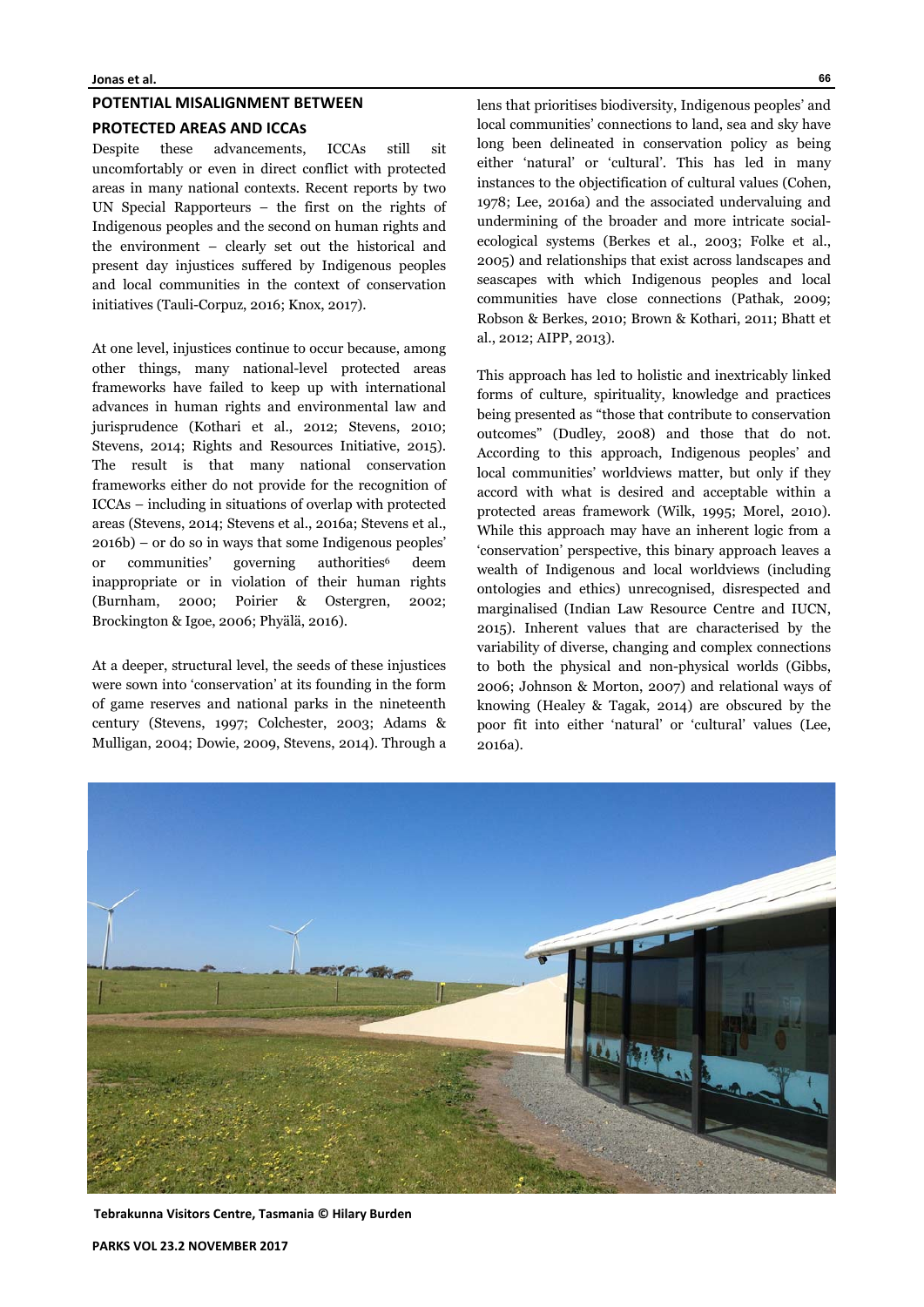The issues set out above have been the subject of CBD deliberations and are widely referenced in – among other places – IUCN World Parks Congresses' outcome documents such as the Durban Accord (IUCN, 2003), the Promise of Sydney and New Social Compact (IUCN, 2014a; IUCN, 2014b), and other international instruments (Tauli-Corpuz, 2016; Knox, 2017). To address past wrongs and establish just approaches to conservation (Greiber et al., 2009; Kashwan, 2013), many national protected area frameworks are undergoing reforms to ensure their adherence to international and regional human rights norms. The advent of OECMs – as a body of technical guidance, laws, institutional frameworks and practices operating at the international and (sub-)national levels – has the potential to augment that encouraging trend. First, they may be a useful means by which to provide an additional layer of recognition to ICCAs that either do not meet the definition of a protected area or do not want to be recognised as such. The effectiveness of this approach will be contingent on governmental and private actors respecting and supporting OECMs, which is not a given, considering alarming trends towards protected area downgrading, downsizing and degazettement<sup>7</sup> may also extend to OECMs. Second, if crafted sensitively and with wisdom, OECMs have the potential to directly address the foundational misalignment between Indigenous peoples' and local communities' traditional approaches to territories, land and sea, on the one hand, and Western scientific (often dualist) approaches to conservation, culture and nature on the other. The nuances of these statements are elaborated in the next section.

#### **RECOGNISING OECMS, RESPECTING ICCAS**

There are several potential benefits of recognising OECMs as a complement to protected areas (IUCN-WCPA, 2016a, 2016b, 2017b; Juffe-Bignoli et al., 2016; Diz et al., 2017; Laffoley et al., 2017), including: increasing the potential to engage and support a range of new partners in global conservation efforts; incentivising the recognition or application of robust conservation and management measures to areas of biodiversity significance; and contributing to improved management and restoration of areas that could usefully support longterm *in situ* conservation of biodiversity. The latest *Protected Planet Report* adds to this list, stating that: "In the long term, OECMs could have the potential to contribute greatly to elements such as representativeness and connectivity, and to contribute to conservation in important places such as KBAs [key biodiversity areas], especially in cases where protected areas are not an option" (UNEP-WCMC & IUCN, 2016). This section provides a preliminary analysis of the issues relevant to the future recognition of some ICCAs as OECMs.

# **Equality of standing between conservation measures**

The relative value of OECMs vis-à-vis protected areas is a key issue that has been discussed within and beyond the OECM Task Force (IUCN-WCPA, 2015, 2016a; Borrini-Feyerabend, 2016). The deliberations are clear that while protected areas and OECMs are mutually exclusive frameworks, both have value for biodiversity conservation. In doing so, OECMs have the potential to advance the international recognition of the *in situ* conservation of biodiversity outside protected areas,

# **Example 1. Tebrakunna Visitors Centre, Tasmania**

On tebrakunna<sup>7</sup> country, northeast Tasmania, Australia, trawlwulwuy peoples negotiated an offset agreement for a culture centre as a fair exchange for a windfarm development. The resulting Tebrakunna Visitors Centre (TVC) is also sited at the location of Australia's first land rights agreement. Made in 1831 between the *trawlwulwuy* chief, *Mannalargenna*, and the colonial government, this agreement was never fulfilled and lay broken, dormant and forgotten. However, it was revitalised in 2015-2016 by *trawlwulwuy* peoples as the basis for constitutional recognition as Tasmania's First Peoples (Lee, 2015; Lee, 2016b).

Conservation of nature was not the priority for the creation of the Tebrakunna Visitors Centre. The focus on repairing relationships between Indigenous and other Tasmanians has positively influenced government and business policy through the sharing of cultural and historical knowledges stemming from the Tebrakunna Visitors Centre. In turn, conservation of *tebrakunna* country has resulted, including though protection of wildlife corridors for the reintroduction of healthy Tasmanian Devils. This reflects a deep desire by *trawlwulwuy* peoples to continue current cultural practices, recover others and have access to valued cultural and natural resources. Interestingly, the agreement has been used subsequently to assist in brokering the first joint management arrangement for a Tasmanian protected area, the Tasmanian Wilderness World Heritage Area, situated in the southwest of the state. In summary, political and territorial recognition of the *trawlwulwuy* peoples has led, among many other positive trends, to the more equitable conservation of biodiversity in the form of one potential OECM (the Tebrakunna

Visitors Centre's surrounding area) and an existing protected area (the Tasmanian Wilderness World Heritage Area).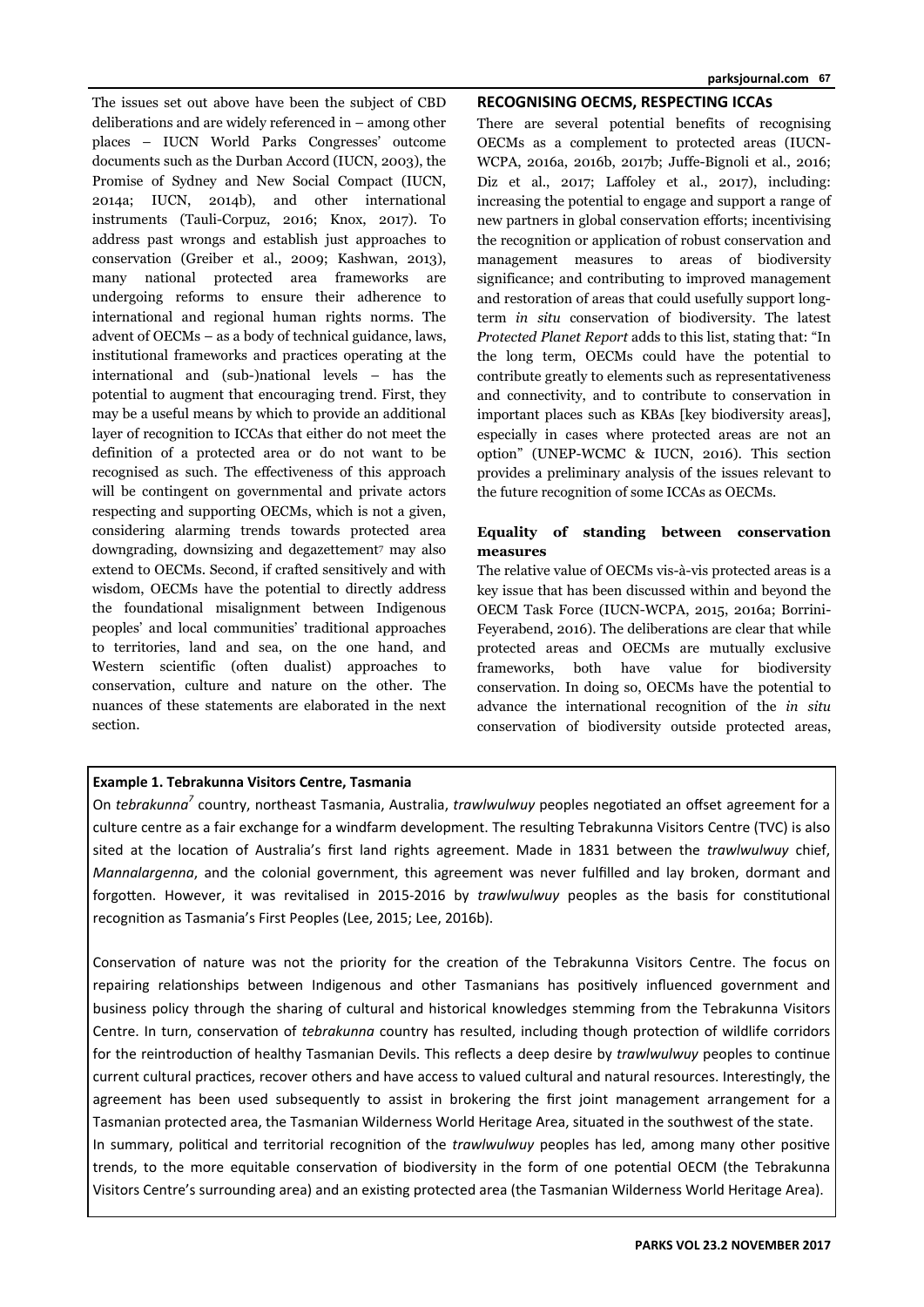including through primary, secondary or ancillary forms of conservation and by Indigenous peoples and local communities. This is particularly important in the context of the latest *Protected Planet Report* (UNEP-WCMC & IUCN, 2016) and related research (Bingham et al*.*, 2017) that underscore that protected areas are not yet meeting Target 11's terrestrial and marine targets, either at a global level or with regard to their coverage of ecoregions (UNEP-WCMC & IUCN, 2016) and species (Butchart et al*.*, 2015). The future equality of standing between protected areas and OECMs may have a number of beneficial effects, including the diversification of governance and management arrangements that are considered to contribute to qualitative and quantitative conservation targets at both international and (sub-) national levels. National agencies may thus be incentivised to better understand the worldviews, practices, responsibilities and rights of Indigenous peoples and local communities (Rights and Resources Initiative, 2015) and work with them to appropriately respect, support and report ICCAs that meet the definition of an OECM.

# **Understanding and embracing holistic socialecological systems**

The kinds of ICCAs that might also meet the definition of an OECM will likely have long-standing and relatively complex forms of 'ecosystem governance' (Vasseur et al., 2017), rooted in much broader cultural and spiritual beliefs and practices than those specifically focused on biodiversity. Individuals assessing potential OECMs will

be *prima facie* interested in cultural and spiritual values and practices that lead to positive biodiversity outcomes (Dudley, 2008; IUCN-WCPA, 2017b). Yet for the reasons set out above, the social-ecological integrity of ICCAs could benefit from respect and support for Indigenous peoples' and local communities' broader cultural and spiritual systems, within which the more directly biodiversity-relevant aspects are nested. Actors involved in recognising ICCAs as OECMs must work outside the single issue silos to develop holistic, integrated and appropriate forms of support with the respective Indigenous peoples and local communities, subject to their free, prior and informed consent. It is hoped that funders also adopt progressive approaches to these needs, including through the Global Environment Facility under its proposed Operational Phase 7 impact programme on 'inclusive conservation' (Global Environment Facility, 2017). The alternative – provision of selective, externally-defined support – could have negative impacts, including on the governance and management of biodiversity.

# **Upholding FPIC**

Extrapolating from existing international conservation policy, the external 'recognition' of an OECM must fully respect the rights of the Indigenous peoples and local communities (including their authorities and organisations responsible for such areas) and be based on their free, prior and informed consent (FPIC), and the governance of an OECM must reflect internationally-, regionally- and nationally-recognised human rights. This



**Figure 1: Recognition and reporting of ICCAs as protected areas or OECMs should be in accordance with the respective governance authorities' right to provide or withhold FPIC. The equal size of each segment is for illustration only.**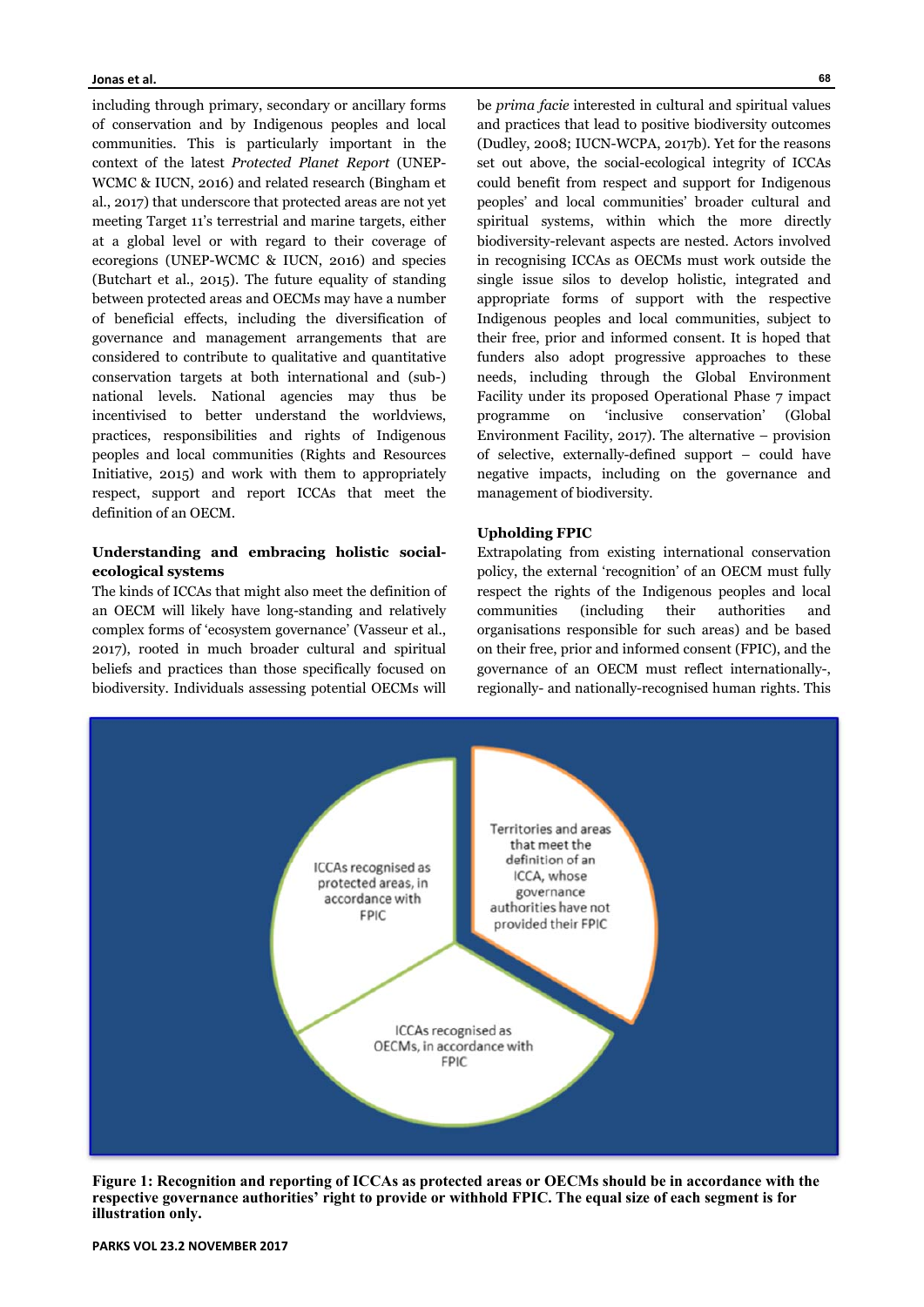includes respecting ICCA governing authorities' decisions in two key situations. First, when the governing authorities of ICCAs that meet either the definition of a protected area or an OECM and who decide against the recognition of their territories or areas as either designation. Second, when the governing authorities of an ICCA that meets the definition of a protected area prefers the area to be recognised as an OECM. This may be an important option for some Indigenous peoples and local communities living in contexts where recognition of an area as a protected area might lead to negative consequences for the area or its governance, but where they still wish to have some recognition under the (sub-) national or international level framework for biodiversity conservation.

Upholding FPIC is critical to ensuring that injustices perpetrated against Indigenous peoples and local communities under protected area-related regulatory frameworks are not repeated in the context of OECMs (see Figure 1). This is especially important in the run up to 2020 (the deadline for CBD Parties to achieve the Strategic Plan and Aichi Targets), when state agencies will be under pressure to boost their area-based coverage to meet Target 11 and may be tempted to report ICCAs as OECMs without due process.

As a corollary, in order to recognise ICCAs as OECMs, states must develop dedicated legal and policy frameworks with the full and effective participation of Indigenous peoples and local communities. They are advised to ensure that such frameworks form constituent parts of broader legal and institutional frameworks that recognise and support the full spectrum of Indigenous peoples' and local communities' cultures, customary laws and institutions, rights and responsibilities (i.e., as above, not just the aspects associated *directly* with the

# **Example 2. Biodiversity Target 1, Canada**:

conservation of biodiversity) (Rights and Resources Initiative, 2015). Thus, legal, policy and institutional reforms necessary to recognise OECMs at the (sub-) national level may provide an opportunity to advocate for other and possibly more systemic reforms to recognise and support Indigenous peoples' rights.

There is growing recognition in Canada at the Federal level that conservation by Indigenous peoples could contribute to Canada's Biodiversity Target 1 to protect or conserve 17% terrestrial and 10% marine areas by 2020 (in line with Aichi Target 11).9 Three ministries are actively engaged in the designation, recognition and management of protected and conserved areas: Environment and Climate Change Canada (ECCC), Indigenous and Northern Affairs Canada and Fisheries and Oceans Canada. Each uses different approaches to reach the targets and while the OECM-related work of each ministry and of several other Canadian bodies (MacKinnon et al*.*, 2015 is notable. The example below focuses on the ECCC.



**View towards Meares Island Tribal Park, governed by the Tla‐o‐qui‐aht First NaƟon, with Opitsaht village in the foreground, BriƟsh Colombia, Canada. © Jeremy Williams** 

The ECCC has created a National Steering Committee and process called *Pathway to Target 1*. The Steering Committee has set up an Indigenous Protected and Conservation Areas (IPCA) Indigenous Circle of Experts (ICE) to help inform ECCC on how IPCAs will help Canada meet its Biodiversity Targets. In 2016, the ECCC Parks Agency's Vice -President said, "other effective area-based conservation measures and Indigenous protected areas could contribute significantly to achieving the 17% [terrestrial] target and a national network of conservation" and added that the Pathway to Target 1 process will "support a renewed nation-to-nation relationship with Indigenous peoples based on respect, co-operation, partnership, and the recognition of rights".<sup>10</sup>

However, members of the ICE feel that it would be inappropriate to set up IPCAs only as a way to meet Aichi Targets. The work ahead is seen as too critical to be rushed in order to meet 2020 targets. They have called for effective and meaningful solutions around jurisdictional issues, and have said that the government (at various levels) will need to be prepared to mobilise substantial and effective financial support for issues that currently stand in the way of being able to effectively recognise and support IPCAs. They believe that a deeper process of reconciliation will result in positive outcomes for both the Indigenous peoples and biodiversity. Exactly how this issue is resolved, and the way in which OECMs support the Pathway to Target 1's aims, will contribute to the discussion of a range of the issues raised in this paper.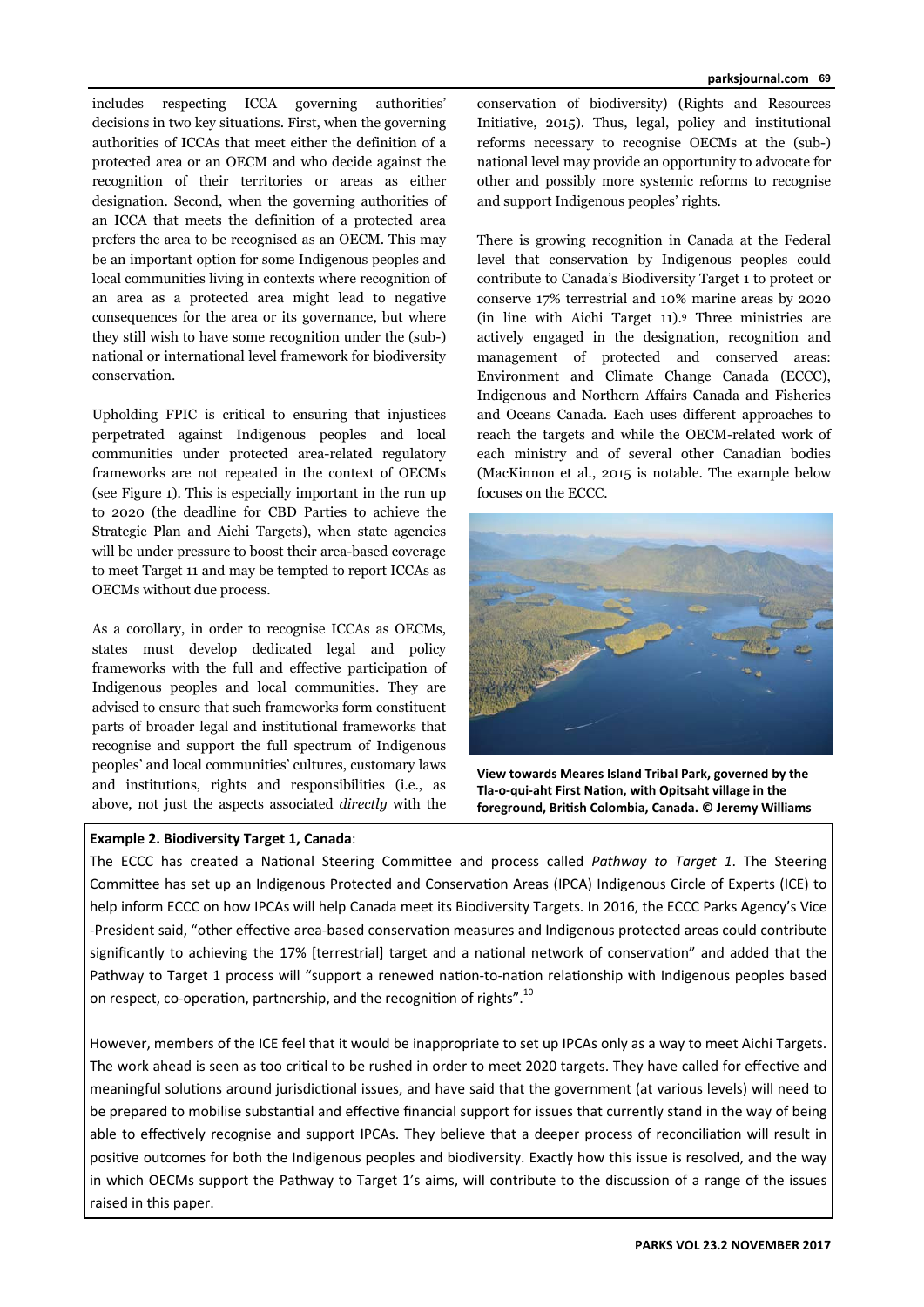

**Indigenous territories in Vaupés, Colombia, Amazon Basin © Ignacio Giraldo** 

# **Addressing procedural challenges (and opportunities)**

One potential challenge is that governance authorities of potential OECMs will be called upon to demonstrate, among other things: the identification of the full range of key biodiversity attributes for which the site qualifies; effective and enduring *in-situ* conservation of biodiversity (Stolton & Dudley, 2006; Geldmann et al*.*, 2013; Nolte et al., 2013; Carranza et al*.*, 2014; Watson et al*.*, 2015); a direct causal link between the area's longterm management and the conservation outcomes; and effective means of control over activities that could impact biodiversity. These requirements raise conceptual and practical questions. Focusing on the practical aspects, and as reflected above, Indigenous peoples' and local communities' worldviews, knowledge, innovations and practices (CBD, 1992) have in many instances been denied, ignored and/or undermined by Western forms of science and conservation (IUCN, 2016c). Many Indigenous peoples and local communities have a deep understanding of their territories' and areas' biodiversity, natural resources and ecological functions and govern and manage them according to customary laws (Tobin, 2014), traditional ecological knowledge (Berkes, 1999) and spiritual and religious beliefs (Verschuuren et al*.*, 2010). Yet they may also be at a significant disadvantage in attempting to demonstrate achievement of the above criteria using imposed languages and externallydeveloped methodologies. The concern is whether all

Indigenous peoples and local communities who want their territories and areas to be recognised as OECMs would be able to present, for example, the area's key biodiversity attributes and values in the format that may be required by national or international bodies. The potential for these criteria to be a procedural challenge underscores the importance of Indigenous peoples and local communities themselves – including custodians of ICCAs – being centrally involved in the development and implementation of (sub-)national OECM-related laws, policies, procedures and institutional arrangements.

Whatever the final formulation of these specific criteria and related procedures, there is an increased urgency to improve the collective understanding of Indigenous peoples' and community-based governance, management, monitoring and reporting systems, as well as the broader linkages between culture and biodiversity (Boedhihartono, 2017). In contrast, the absence of these conditions will likely discriminate against culturally specific, locally rooted approaches to the governance of ICCAs. Doing so will be challenging for many conservation actors, but may provide a significant opportunity to co-develop innovative approaches to the conservation of social-ecological landscapes and seascapes. Collective thinking and integrated solutions will be especially important as the effects of biodiversity loss and other anthropogenic phenomena such as climate change intensify.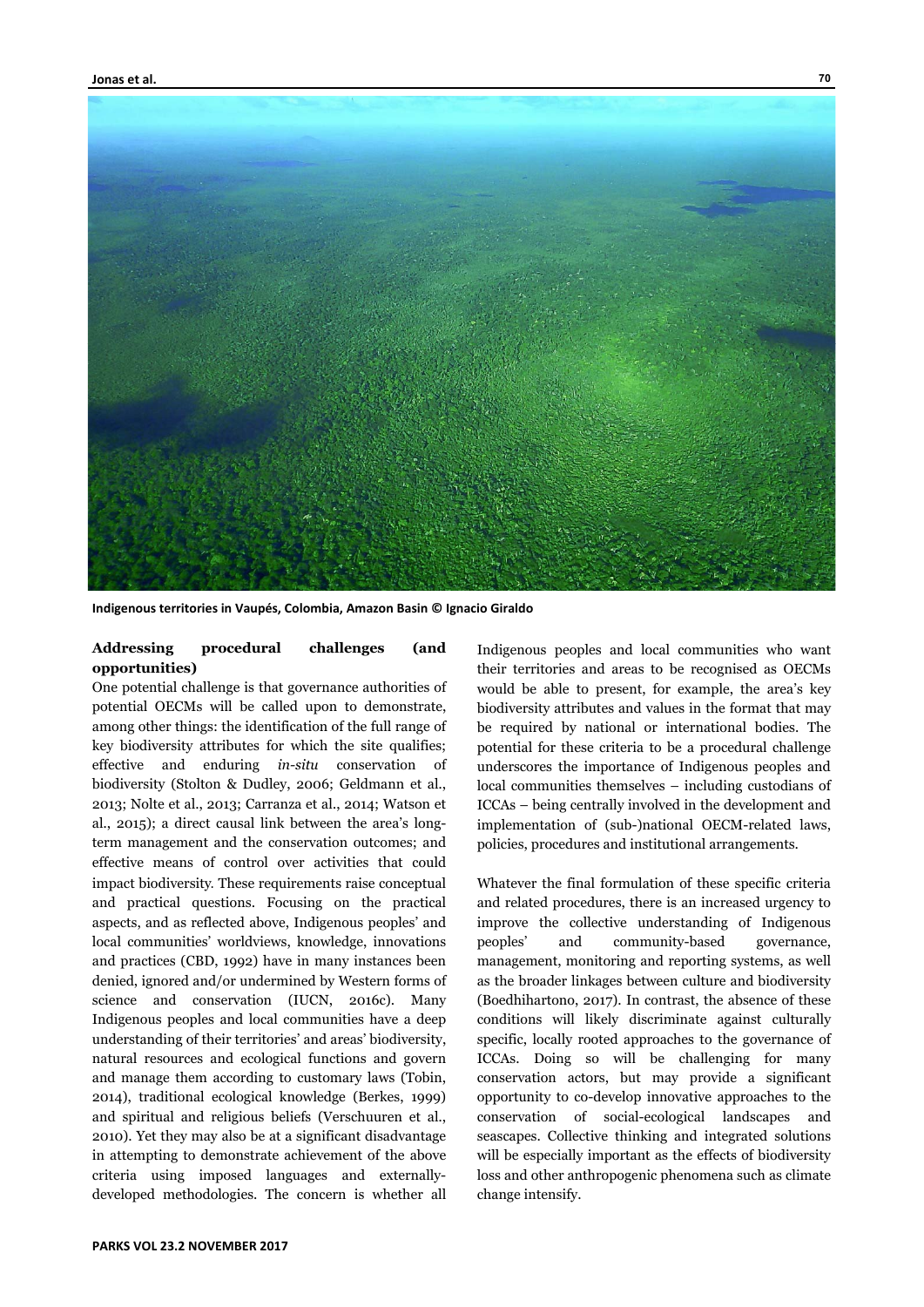**Example 3, Indigenous Reserves, Colombia**: Some Indigenous territories in Colombia are recognised as Indigenous reserves under national law, implying also the recognition of the respective governing authorities' management approaches and related instruments such as '*planes de vida*' (life plans). Currently 696 Indigenous reserves are recognised, which comprise 32 million hectares including at least 21 million hectares of forests. The recognition of these territories has not been without challenges. For example, issues around consideration of cultural practices and the ancestral concept of territory has resulted in cases of divided traditional areas and the creation of new structures of political representation that do not necessarily coincide with cultural realities (Rodriguez et al., 2014).

Notwithstanding these issues, Indigenous peoples are working to maintain their traditional knowledge and vision of their territories, including through this framework. In the Colombian Amazon, for example, ethnic groups such as *Yucunas* and *Matapis*, are working with NGOs such as Tropenbos Colombia on the documentation of their knowledge of their territories and management to develop ancestral maps in order to avoid losing practices that are based mainly on shamanic concepts, including traditional approaches to forest management, and which demonstrate how indigenous people contribute to the conservation of tropical rainforests (Rodriguez et al., 2014; Matapí & Yucuna, 2012). Such cases illustrate the importance of recognition of community-based governance and traditional knowledge systems based on and permitting existence in equilibrium with nature.

# **CONCLUSIONS AND RECOMMENDATIONS**

Protected areas are one important means by which many ICCAs can gain greater recognition for their contributions to conservation, subject to important caveats. The ongoing process of international and (sub-) national reform of protected areas law and policy – including recognising Indigenous peoples' and communities' rights and governance capacities – has the potential to increase the number of ICCAs whose governing authorities propose or consent to such recognition.

In parallel, mindful crafting of international and (sub-) national guidelines, laws and institutional arrangements on OECMs and their rights-based implementation may represent an important new inflection point in the evolution of conservation policy and practice. It may also lead to the improved recognition of conservation contributions of Indigenous peoples and local communities and increase support for the biodiversity that exists – whether thriving or under threat – outside protected areas. Recognition of particular ICCAs as OECMs may also provide increased security and visibility and lead to greater recognition and support for the territory or area, though this is subject to government agencies and private actors providing 'teeth' to this designation. A progressive approach to OECMs may also lead, in some instances, to a form of 'restorative ecology', whereby recognising and supporting individual ICCAs as OECMs catalyses a healing and transformative process for all parties involved.

However, such transformative processes and outcomes are by no means guaranteed. OECM-related frameworks could instead further entrench dichotomous approaches to 'science', 'culture' and 'nature' that deny the value of the interconnectedness of Indigenous peoples' and local communities' worldviews, knowledges and forms of governance and management. Governments and other agencies could focus their support too narrowly on biodiversity-related elements of Indigenous peoples' and local communities' cultures and governance structures. States could develop national OECM frameworks without the full and effective participation of Indigenous peoples and local communities. Government agencies could rush to meet their international commitments under Target 11 in ways that do not uphold the FPIC of Indigenous peoples and local communities. OECM-related recognition and reporting procedures could be perceived by Indigenous peoples and local communities as discriminating against community governance authorities that are less equipped to comply with them. More broadly, dedicated processes are required to resolve continuing issues with ICCAs overlapped by protected areas and may also be required if ICCAs are overlapped by OECMs without their FPIC. Under conditions such as these, the governance authorities of ICCAs may at best be disinterested in engaging with the framework. At worst, OECMs may be used – whether inadvertently or not – to further undermine the socialecological integrity of ICCAs.

In making the case for the development of technical guidelines on OECMs, Jonas et al. (2014) invoked the *Inaugural Poem* by Maya Angelou to make the point that international law and policy can, under the right circumstances, offer "space to place new steps of change" (Angelou, 1993). In this context, the advent of OECMs provides a new means of recognising – among other things – very old forms of conservation; namely, those occurring as the outcome of Indigenous peoples' and local communities' relationships with their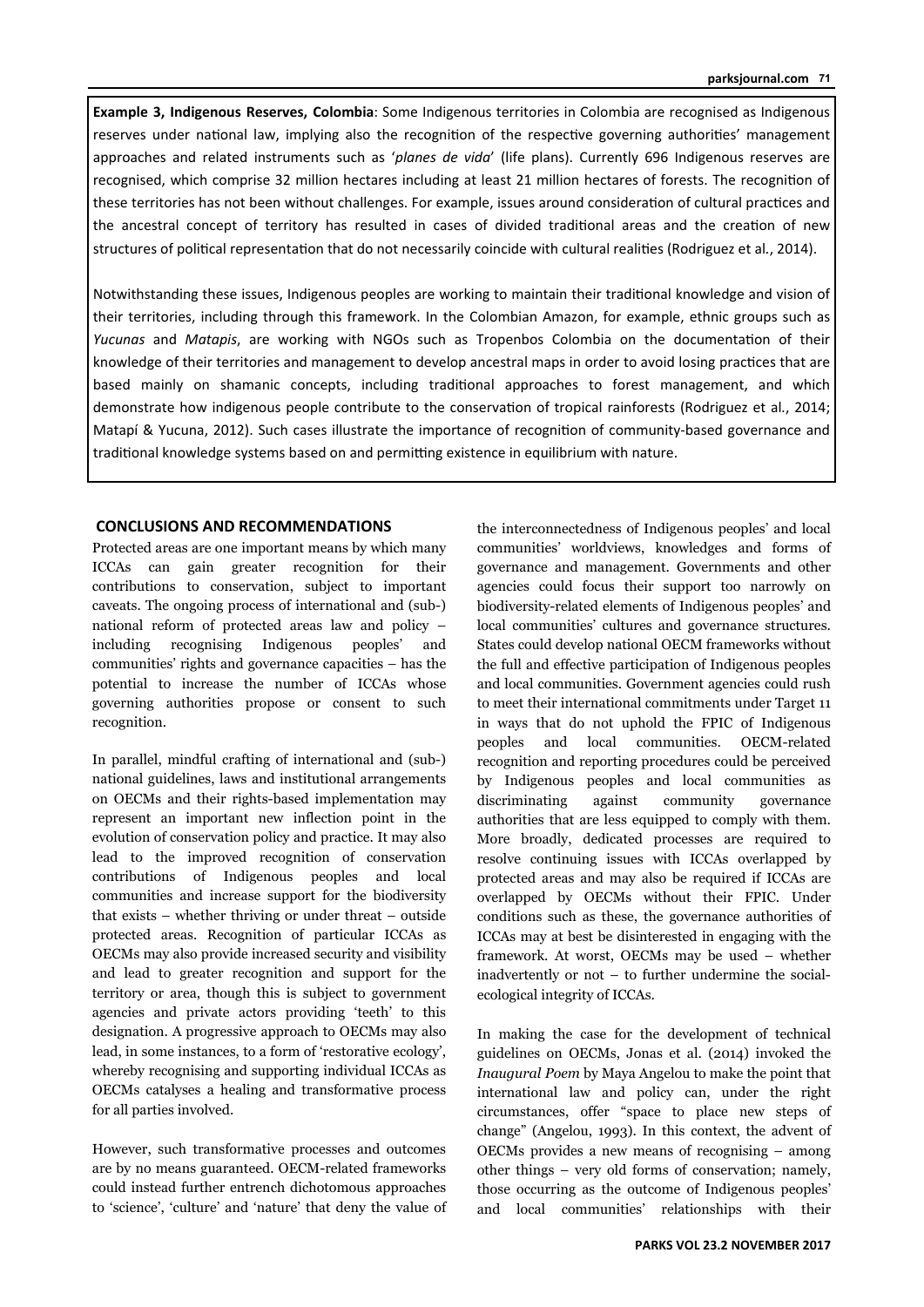territories and areas. An increase in the appropriate recognition of these previously under-appreciated systems will have many potential benefits for their governance authorities and broader communities, and the biodiversity within them. The question is, in which direction will things develop under this 'new' initiative?

Finally, two practical recommendations are as follows. First, to ensure that the unique and valuable characteristics of ICCAs are fully considered in the implementation of the IUCN Guidelines on OECMs, it is proposed that the WCPA undertake a process immediately following the publication of the guidelines on OECMs, in partnership with Indigenous peoples, local communities and relevant support organisations, to develop supplementary guidelines (for example, Day et al*.*, 2012) on ICCAs and OECMs. This will provide an opportunity to co-develop a deeper understanding of the nuances of how the guidelines apply to ICCAs and to set out clear and tailored guidance for a range of rightsholders and stakeholders.

Second, there is a notable recent increase in the number of references to 'conserved areas' without specifying whether it is as shorthand for ICCAs, OECMs or something else. For example, the Promise of Sydney and the New Social Compact both make extensive reference to 'protected and conserved areas' (IUCN, 2014a, 2014b), and the term is also found in the names of the IUCN 'Green List of Protected and Conserved Areas' and the WCPA 'Specialist Group on the Governance of Protected and Conserved Areas'. It is therefore recommended that a wide range of interested parties discuss the pros and cons of referring to 'OECMs' as 'conserved areas' to promote a common language across policy makers and practitioners, including in the context of the CBD and IUCN.

#### **ENDNOTES**

 $1$  OECMs were referenced in eight CBD decisions, namely: Progress towards the achievement of Aichi Biodiversity Targets 11 and 12 (Decision XIII/2); Strategic actions to enhance implementation of the Convention and the Strategic Plan for Biodiversity 2011-2020 and the achievement of the Aichi Biodiversity Targets, including the mainstreaming of biodiversity within and across sectors (Decision XIII/3); Biodiversity and climate change (Decision XIII/4); Marine spatial planning and training initiatives (Decision XIII/9); Voluntary specific workplan on biodiversity in cold water areas within the jurisdictional scope of the Convention (Decision XIII/11); Resource mobilisation (Decision XIII/20); Capacity-building, technical and scientific cooperation, technology transfer and the clearing-house mechanism (Decision XIII/23); Indicators for the Strategic Plan for Biodiversity 2011-2020 and the Aichi Biodiversity Targets (Decision XIII/28).

**PARKS VOL 23.2 NOVEMBER 2017**

 $2$  IUCN-WCPA (2015) For further information on the Task Force, see: https://www.iucn.org/theme/protected-areas/ wcpa/what-we-do/other-effective-area-based-conservationmeasures-oecms

 $3$  The IUCN definition of a protected area is: "A clearly defined geographical space, recognised, dedicated and managed, through legal or other effective means, to achieve the longterm conservation of nature with associated ecosystem services and cultural values" (Dudley, 2008).

 $4$  The examples assume that the governance authorities have provided free, prior and informed consent to being recognized as such.

<sup>5</sup> Some protected areas, such as those that are proposed rather than designated, have been removed from these figures. For more information on how statistics are calculated using the WDPA, consult https://protectedplanet.net/c/ calculating-protected-area-coverage

 $6$  Local governance arrangements are often more complex than a term such as 'governing authority' can convey. The paper acknowledges these local realities, but uses the simplified 'governing authority/authorities' to retain the focus on the other core arguments. More discussion of the governance-related issues relevant to ICCAs and OECMs is warranted.

 $7$  www.padddtracker.org

 $8$ Tasmanian Aboriginal language is written in italics and capital letters are only used for peoples' names.

<sup>9</sup> See: http://www.conservation2020canada.ca/. The example was written by Eli Enns, who is a member of the Indigenous Circle of Experts.

 $10$  4 October 2016 meeting of the Standing Committee on Environment and Sustainable Development transcript: https://www.ourcommons.ca/DocumentViewer/en/42-1/ ENVI/meeting-27/minutes

 $11$  Proving the area's management is a long-term measure may be difficult for some Indigenous peoples and local communities in the absence of written management plans. A track record of the way an area has been managed should be one way in which this criterion can be met. Using case studies from a range of ICCAs and locally managed marine areas (LMMAs) to better understand and articulate the complex relationships between different types of measures, livelihoods and biodiversity will likely improve the guidance and its implementation in the context of a range of areas governed by Indigenous peoples and local communities.  $12$  'Restorative justice' is a system of criminal justice that focuses on the rehabilitation of offenders through reconciliation with victims and the community at large. In the same vein, 'restorative ecology' may be one way to describe forms of ecology that encapsulate forms of restitution and reconciliation between various rights-holders and stakeholders.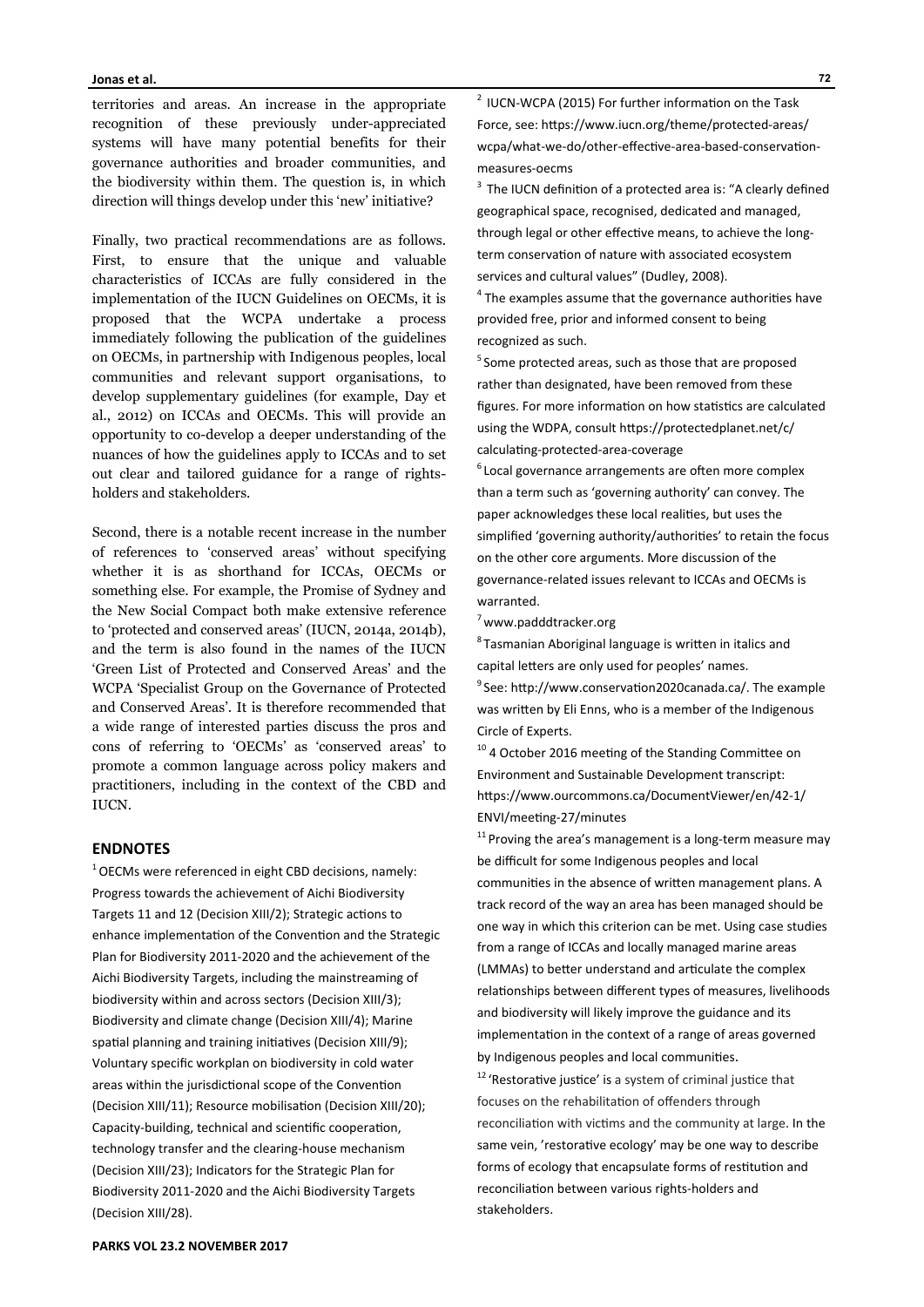#### **ACKNOWLEDGEMENTS**

The authors gratefully acknowledge the work of the Task Force on OECMs and the additional individuals who have invested time in providing inputs and case studies. We also thank the following individuals who have provided inputs to this paper: Heather Bingham, Grazia Borrini-Feyerabend, Nigel Dudley, Stephen Garnett, Brent Mitchell, Stan Stevens and Bas Verschuuren, as well as to the editors at PARKS and two anonymous reviewers.

# **ABOUT THE AUTHORS**

**Harry Jonas**, based in Sabah (Malaysia), is an international environmental and human rights lawyer, co -founded Natural Justice and supports the ICCA Consortium and Forever Sabah. Harry co-chairs the IUCN World Commission on Protected Areas' Task Force on Other Effective Area-based Conservation Measures. His publications include: a novel, Tyranny of the Masses (www.tyranny-of-the-masses.com), The Right to Responsibility, The Living Convention and Conservation Standards. He is an Ashoka Fellow.

**Emma Lee** is a trawlwulway woman of Tasmania and Research Fellow at the Centre for Marine Socioecology, University of Tasmania. She has written extensively on protected areas and Aboriginal people and has had a senior role in developing the first joint management agreement for Aboriginal people in the Tasmanian Wilderness World Heritage Area. Emma is a member of the Australian World Heritage Indigenous Network (AWHIN) and an Honorary Member of the ICCA Consortium.

**Holly Jonas**, based in Sabah (Malaysia), is the International Policy Coordinator for the ICCA Consortium and works with other non-profit organisations in Sabah and internationally to support Indigenous peoples' and local communities' territories and ways of life. Her background is in international environmental and human rights law, zoology and cultural anthropology and she is a member of several volunteer networks and working groups, including in IUCN. She has co-authored and edited a number of articles, reports and volumes on issues related to law, conservation and human rights.

**Clara Matallana-Tobon**, based in Bogota (Colombia), is an ecologist from Colombia, with a Master's degree on Biological Conservation from California State University. She is currently the leader of the protected areas and other conservation measures research team of the Humboldt Institute, the official organisation in Colombia for biodiversity research. She works with regional and national authorities in order to enhance the protected areas networks, setting priorities for new protected areas, reviewing proposals for the establishment of regional

protected areas, and nomination of Important Bird Areas. She is a member of the Green List reference group for Colombia.

**Kim Sander Wright**, based in British Columbia (Canada), has spent 20 years working on multi-cultural and multi-stakeholder processes to ensure adequate representation of all rights holders and stakeholders in the governance of land and coastal environments. She studied natural environmental sciences and international human conflict and has been involved as an advisor and facilitator in many land and marine use planning processes with Indigenous rights holders. She is currently the Senior Marine Planning Strategist at the David Suzuki Foundation and the Strategic Advisor on Marine, Coastal and Island Environments to the ICCA Consortium.

**Fred Nelson**, based in Vermont (USA), is the founder and Executive Director of Maliasili Initiatives. He has worked on natural resource management and sustainable development in East Africa since 1998, serving as both director and board member of leading conservation organisations in Tanzania, and has worked with a wide range of groups to design and facilitate community-based conservation initiatives with local communities in northern Tanzania. He has been published in journals such as Development and Change, Conservation Biology, Oryx, and Biodiversity & Conservation, and is the editor of: Community Rights, Conservation and Contested Land: The Politics of Natural Resource Governance in Africa, Earthscan, 2010.

**Eli Enns**, based in British Columbia (Canada) is a Nuuchah-nulth Canadian political scientist focused on Constitutional Law, International Dispute Resolution and Ecological Governance. He is the co-founder of the Ha'uukmin Tribal Park in Clayoquot Sound on the west coast of Vancouver Island, holds a range of posts, including: Indigenous Circle of Experts (as part of the Pathway to Target 1), Member; Canadian Commission for UNESCO Man and the Biosphere National Committee, Committee Member; and Plenty Canada, Nation Building Program Director. With Ecotrust Canada, Eli helped develop an Indigenous Watershed Management Area Program offering services to First Nations across Canada. Eli was a recipient of the 20th Anniversary Canadian Model Forest Achievement Award in 2012.

#### **REFERENCES**

- Adams, W. and Mulligan M. (eds.) (2004). *Decolonizing Nature: Strategies for ConservaƟon in a Post‐colonial Era*. London, UK: Earthscan. doi.org/10.4324/9781849770927
- AIPP (2013). Research on the Roles and Contributions of *Indigenous Women in Sustainable Forest Management in Mekong Countries/Asia.* Chiang Mai, Thailand: AIPP.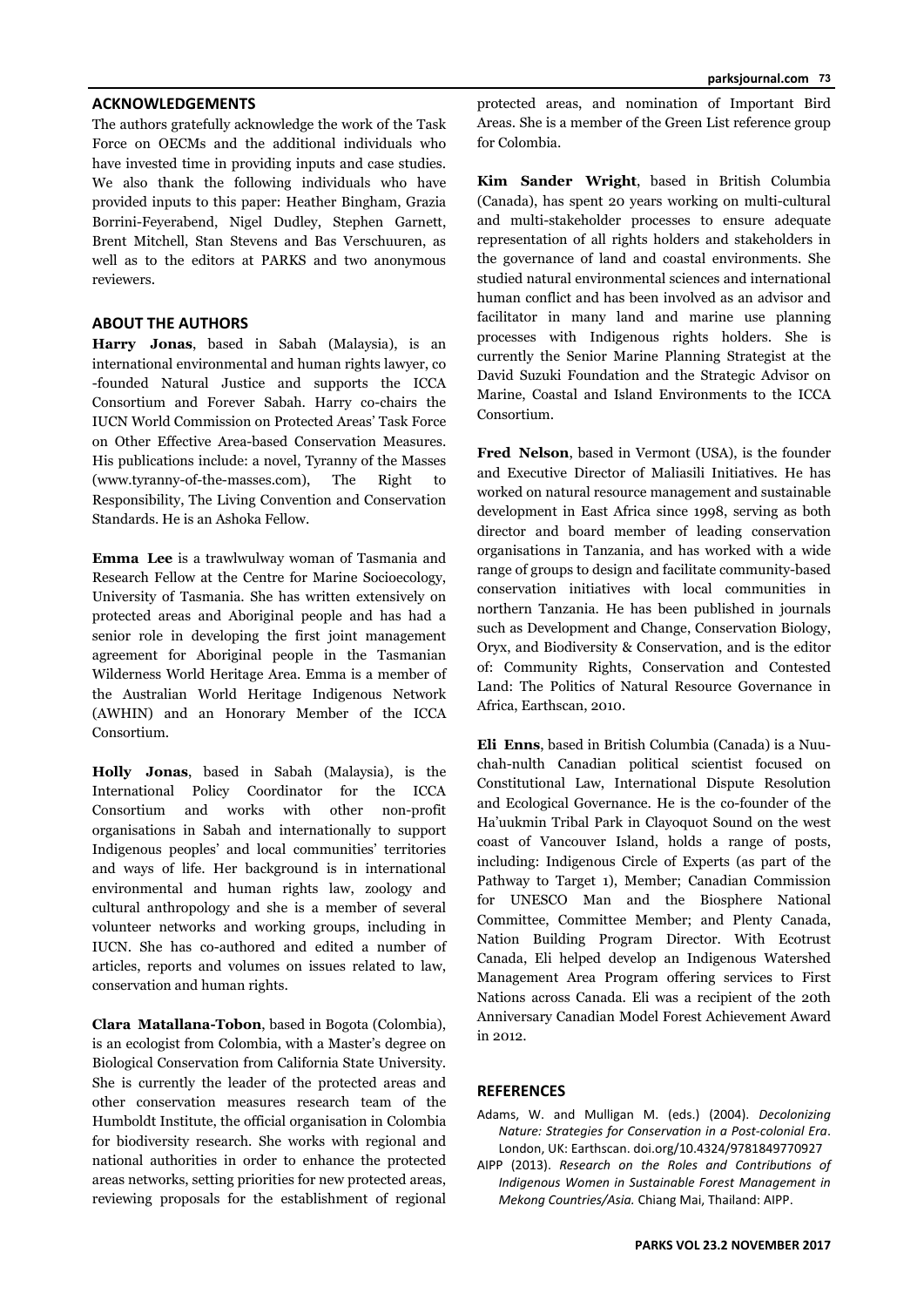- Angelou, M. (1993). On the Pulse of Morning. http:// www.nytimes.com/1993/01/21/us/the-inaugurationmaya-angelou-on-the-pulse-of-morning.html.
- Bennett, N., Govan, H. and Satterfield, T. (2015). 'Ocean grabbing.' *Marine Policy* 57: 61–68. doi.org/10.1016/ j.marpol.2015.03.026
- Berkes, F. (1999). *Sacred Ecology: Traditional Ecological Knowledge and Resource Management*, 2nd ed. Routledge.
- Berkes, F., Colding, J. and Folke, C. (eds.) (2003). *Navigating Social‐ecological Systems: Building Resilience for Complexity and Change.* Cambridge, UK: Cambridge University Press. doi.org/10.1017/cbo9780511541957
- BhaƩ, S., Pathak, N., Kothari, A. and Balasinorwala, T. (eds.) (2012). *Community Conserved Areas in South Asia: Case studies and Analyses from Bangladesh, India, Nepal, Pakistan, and Sri Lanka.* Pune, India: Kalpavriksh.
- Bingham, H., Fitzsimons, J., Redford, K., Mitchell, B., Bezaury-Creel, J. and Cumming T. (2017). 'Privately Protected Areas: Advances and Challenges in Guidance, Policy and DocumentaƟon.' *PARKS* 23(1). doi.org/10.2305/ iucn.ch.2017.parks-23-1hb.en
- Boedhihartono, A. (2017). 'Can Community Forests be CompaƟble with Biodiversity in Indonesia?' *Land* 6:21. doi.org/10.3390/land6010021
- Borrini-Feyerabend, G. (ed.) (2010). *Strengthening What*  Works: Recognising and Supporting the Conservation Achievements of Indigenous Peoples & Local Communities. IUCN-CEESP Briefing Note No. 10. Tehran: CENESTA.
- Borrini-Feyerabend, G., Dudley, N., Jaeger, T., Lassen, B., Pathak Broome, N., Phillips, A. and Sandwith, T. (2013). *Governance of Protected Areas: From understanding to acƟon*. Best PracƟce Protected Area Guidelines Series No. 20, Gland, Switzerland: IUCN. p. 5.
- Borrini-Feyerabend, G., Bueno, P., Hay-Edie, T., Lang, B., Rastogi, A. and Sandwith, T. (2014). *A Primer on Governance for Protected and Conserved Areas, Stream on Enhancing Diversity and Quality of Governance*. IUCN World Parks Congress. Gland, Switzerland: IUCN.
- Borrini-Feyerabend, G. (2016). 'Mothers or lesser sisters? The strange case of "conserved areas"'. *CBD Square Brackets*. Montreal, Canada: CBD.
- Bray, D., Duran, E., Ramos, E., Mas, J-F, Velazquez, A., McNab, R., Barry, D., and Radachowsky, J. (2008). 'Tropical deforestation, community forests, and protected areas in the Maya Forest'. *Ecology and Society* 13(2): 56. doi.org/10.5751/es-02593-130256
- Brockington, D. and Igoe, J. (2006). 'Eviction for Conservation: A Global Overview'. *ConservaƟon and Society* 4:424–470.
- Brown, J. and Kothari, A. (2011). 'Traditional Agricultural Landscapes and Community Conserved Areas: An Overview.' 22(2) *Management of Environmental Quality: An InternaƟonal Journal* 139. doi.org/10.1108/14777831111113347
- Burnham, P. (2000). *Indian Country, God's Country: Native Americans and the NaƟonal Parks*. Washington, DC: Island Press. doi.org/10.5860/choice.38-1733
- Butchart, S., Clarke, M., Smith, R., Sykes, R., Scharlemann, J., Harfoot, M., Buchanan, G., Angulo, A., Balmford, A., Bertzky, B., Brooks, T., Carpenter, K., Comeros-Raynal, M., Cornell, J., Ficetola, G., Fishpool, L., Fuller, R., Geldmann, J., Harwell, H., Hilton-Taylor, C., Hoffmann, M., Joolia, A., Joppa, L., Kingston, N., May, I., Milam, A., Polidoro, B., Ralph, G., Richman, N., Rondinini, C., Segan, D., Skolnik, B., Spalding, M., Stuart, S., Symes, A., Taylor, J., Visconti, P., Watson, J., Wood, L. and Burgess, N. (2015). 'Shortfalls

and Solutions for Meeting National and Global ConservaƟon Area Targets.' *ConservaƟon LeƩers*, September/October 2015, 8(5), 329-337. doi.org/10.1111/conl.12158

- CAPAD (2014). *CollaboraƟve Australian Protected Area Database,* Department of the Environment, Australian Government, viewed 23 March 2016.
- Carranza, T., Manica, A., Kapos, V. and Balmford, A. (2014). 'Mismatches between conservation outcomes and management evaluation in protected areas: A case study in the Brazilian Cerrado', *Biological Conservation*, 173. doi.org/10.1016/j.biocon.2014.03.004
- CBD (1992). Convention on Biological Diversity. Secretariat of the CBD: Montreal.
- CBD (2010). 'Decision X/2: Strategic Plan for Biodiversity 2011 -2020.' Adopted by the Conference of the Parties to the Convention on Biological Diversity at its Tenth Meeting.
- CBD (2013). Item 3 of the Provisional Agenda of the  $17<sup>th</sup>$ Meeting of the Subsidiary Body on Scientific, Technical and Technological Advice, 'The Identification of Scientific and Technical Needs for the Attainment of the Targets Under Strategic Goal C of the Strategic Plan for Biodiversity 2011-2020' UNEP/CBD/SBSTTA/17/2/Add.3.
- CBD (2014). Report of the  $17<sup>th</sup>$  Meeting of the Subsidiary Body on ScienƟfic, Technical and Technological Advice on the Work of its Seventeenth Meeting. UNEP/CBD/COP/12/2.
- CBD (2016). Progress in the implementation of the Convention and the Strategic Plan for Biodiversity 2011-2020 and towards the achievement of the Aichi Biodiversity Targets (CBD/COP/DEC/XIII/2).Ceballos, G., Ehrlich, P. and Dirzo, R. (2017). 'Biological annihilation via the ongoing sixth mass extinction signaled by vertebrate populaƟon losses and declines.' *Proceedings of the NaƟonal Academy of Sciences*. PNAS 2017. doi.org/10.1073/pnas.1704949114
- CIPTA & WCS (Tacana Indigenous People's Council and Wildlife Conservation Society) (2013). *Deforestation Scenarios in the Greater Madidi‐Tambopata Landscape*. Bogota: WCS-Bolivia.
- Coalition Against Land Grabbing (2015). The Repression of *Defenders of Commons and ICCAs in Caraga Region, Mindanao-Philippines.* Philippines: Coalition Against Land Grabbing.
- Cohen, G.A. (1978). *Karl Marx's Theory of History: a Defence*. Princeton University Press: Princeton. doi.org/10.1093/ oxfordhb/9780198717133.013.57
- Colchester, M. (2003). *Salvaging Nature: Indigenous Peoples, Protected Areas and Biodiversity ConservaƟon*. UK: World Rainforest Movement and Forest Peoples Programme.
- Day, J., Dudley, N., Hocking, M., Holmes, G., Lafolley, D., Stolton, S., and Wells, S. (2012). *Guidelines for Applying the IUCN Protected Areas Management Categories to Marine Protected Areas*. Gland, Switzerland: IUCN.
- Diz, D., Johnson, D., Riddell, M., Rees, S., Battle, J., Gjerde K., Hennige, S. and Roberts, M.R., (2017). 'Mainstreaming marine biodiversity into the SDGs: The role of other effective area-based conservation measures (SDG 14.5)'. *Marine Policy*. doi.org/10.1016/j.marpol.2017.08.019
- Dowie, M. (2009). *ConservaƟon Refugees: The Hundred‐year Conflict between Global Conservation and Native Peoples.* Massachusetts: MIT Press. doi.org/10.1111/j.1548-1433.2010.01239\_5.x
- Dudley, N. (ed.) (2008). *Guidelines for Applying Protected Area Management Categories.* Gland, Switzerland: IUCN.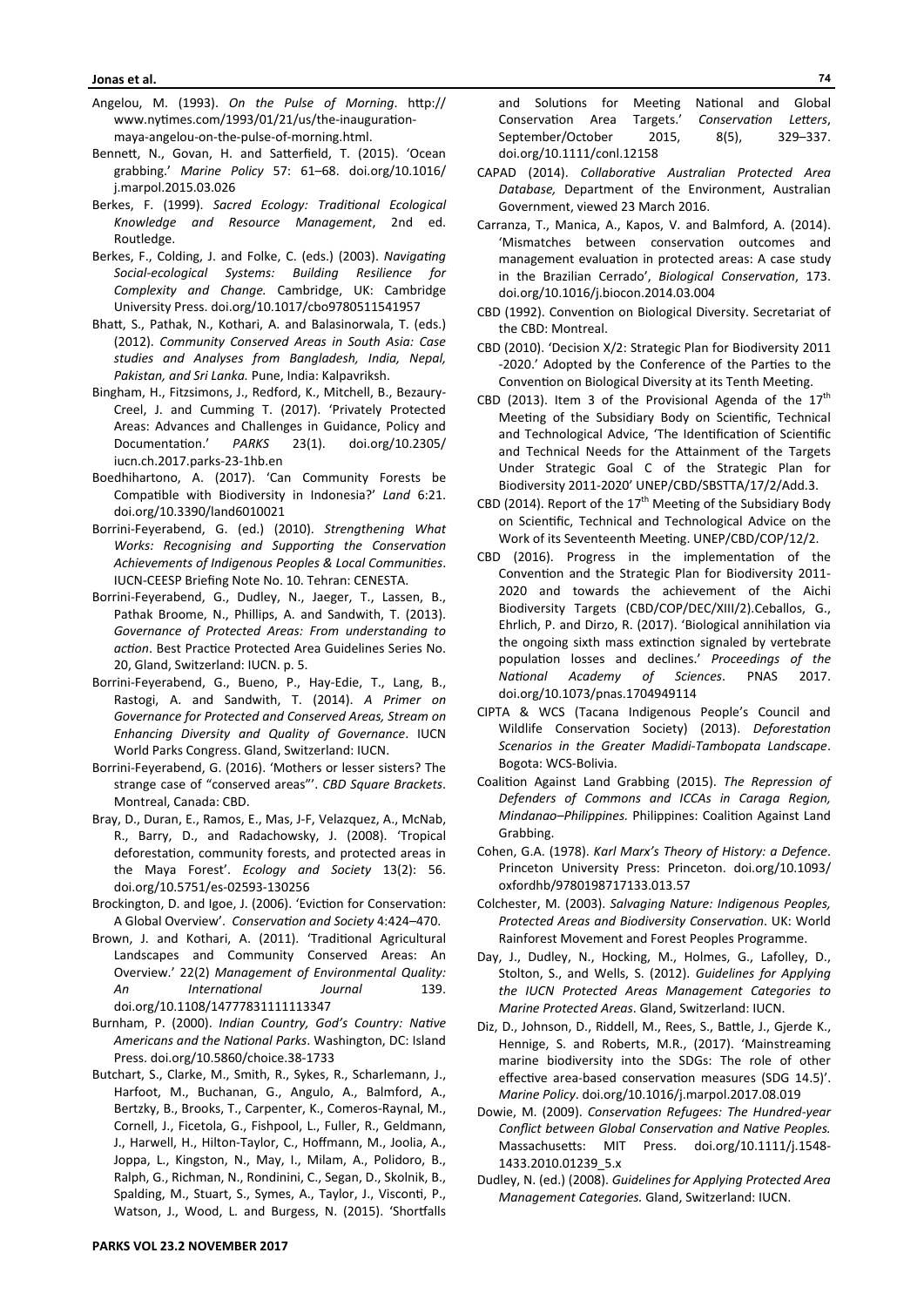- Folke, C., Hahn, T., Olsson, P. and Norberg, J. (2005). 'Adaptive Governance of Social-ecological Systems.' *Annual Review of Environment and Resources* 30: 441.
- Geldmann, J., Barnes, M., Coad, L., Craigie, I.D., Hockings, M. and Burgess, N.D. (2013). 'Effectiveness of terrestrial protected areas in reducing habitat loss and population declines' *Biological ConservaƟon* 161: 230–238. doi.org/10.1016/j.biocon.2013.02.018
- Gibbs, L.M. (2006). 'Valuing water: variability and the Lake Eyre Basin, central Australia', *Australian Geographer*, 37 (1), 73–85. doi.org/10.1080/00049180500511988
- Global Environment Facility (2017). *Report of the First MeeƟng for the Seventh Replenishment of the GEF Trust Fund* (GEF/R.7/02). Washington, DC: Global Environment Facility.
- Global Witness (2017). *Defenders of the Earth*. London, UK: Global Witness.
- Greiber, T., Janki, M., Orellana, M., Savaresi, A. and Shelton, D. (2009). *ConservaƟon with JusƟce. A Rights‐based Approach*. Gland, Switzerland: IUCN. doi.org/10.2305/ iucn.ch.2009.eplp.71.en
- Hayes, T. and Ostrom, E. (2005). 'Conserving the World's Forests: Are Protected Areas the Only Way?' *Indiana Law Review* 38: 595.
- Healey, G. and Tagak, A. (2014). 'PILIRIQATIGIINNIQ "Working in a collaborative way for the common good": A perspective on the space where health research methodology and Inuit epistemology come together', *InternaƟonal Journal of CriƟcal Indigenous Studies*, 7 (1): 1–14.
- IDMC (Internal Displacement Monitoring Centre). *Global Report on Internal Displacement* (2017). Geneva: IDMC.
- Indian Law Resource Centre and IUCN (2015). Conservation *and Indigenous Peoples in Mesoamerica: A Guide.* Gland: Indian Law Resource Centre and IUCN-CEESP.<sup>[9]</sup>
- International Work Group for Indigenous Affairs (2017). Hansen K.B., Jepsen K., P.L. Jacquelin (eds.). *The Indigenous World 2017*. Netherlands: IWGIA.
- IUCN (2003). *The Durban Accord: Our Global Commitment for People and Earth's Protected Areas*. Gland: IUCN.
- IUCN (2012a). 'Facilitating conservation through the establishment of protected areas as a basis for achieving Target 11 of the Strategic Plan for Biodiversity 2011–2020' (WCC-2012-Res-035-EN) in IUCN, Resolutions and *RecommendaƟons.* Gland, Switzerland: IUCN.
- IUCN (2012b). 'Position Paper on Protected areas', Agenda Item 13.4. Submitted to the eleventh meeting of the Conference of the Parties to the Convention on Biological Diversity.
- IUCN (2014a). *Promise of Sydney*. Gland, Switzerland: IUCN.
- IUCN (2014b). *New Social Compact*. Gland, Switzerland: IUCN.
- IUCN-WCPA (2015). Jonas H. and K. MacKinnon, *Discussion Paper on OECMs: framing the issues*. Gland, Switzerland: IUCN-WCPA.
- IUCN-WCPA (2016a). Jonas H and K. Mackinnon (eds.) *Co‐ Chairs' Reports of the First MeeƟng of the IUCN‐WCPA*  Task Force on Other Effective Area-based Conservation *Measures*. Gland, Switzerland: IUCN-WCPA.
- IUCN-WCPA 2016b. Jonas H. and K. MacKinnon (eds.). Advancing Guidance on Other Effective Area-based Conservation Measures: Report of the Second Meeting of the IUCN-WCPA Task Force on Other Effective Area-based *ConservaƟon Measures*. Gland, Switzerland and Bonn, Germany: IUCN and Bundesamt für Naturschutz.
- IUCN-WCPA (2016c). Guidance for Recognizing and Reporting of Other Effective Area-based Conservation Measures *under Target 11: ConsultaƟon Document*. Gland, Switzerland: IUCN.
- IUCN-WCPA (2017a). *(Draft) Guidelines for Recognizing and ReporƟng Other EffecƟve Area‐based ConservaƟon Measures: First Version*. Gland, Switzerland: IUCN.
- IUCN-WCPA (2017b). Jonas H. and K. MacKinnon (eds.) *Using*  Case Studies to Enhance Guidance on Other Effective Areabased Conservation Measures: Report of the Third *Meeting of the IUCN-WCPA Task Force on Other Effective Area‐based ConservaƟon Measures*. Gland, Switzerland: IUCN.
- Johnson, J.J., Cant, G., Howitt, R. and Peters, E. (2007). 'Guest editorial. Creating anti-colonial geographies: embracing Indigenous peoples' knowledge and rights', *Geographical Research* 45(2), 117–120.
- Johnson, J.T. and Murton B. (2007). 'Re/placing native science: Indigenous voices in contemporary constructions of nature', *Geographical Research* 45 (2), 121–129. doi.org/10.1111/j.1745-5871.2007.00442.x
- Jonas, H.C. (2016). 'Indigenous peoples' and community conserved territories and areas (ICCAs): evolution in international biodiversity law', in Morgera E. and J. Razzaque (eds.) *Elgar Encyclopedia of Environmental Law: Biodiversity and Nature ProtecƟon Law*. UK: Elgar. doi.org/10.4337/9781783474257.iii.10
- Jonas, H. D. (2012). *Legal and Institutional Aspects of Recognizing and SupporƟng ConservaƟon by Indigenous*  Peoples and Local Communities: An Analysis of *InternaƟonal Law, NaƟonal LegislaƟon, Judgements and InsƟtuƟons as they Interrelate with Territories and Areas*  Conserved by Indigenous Peoples and Local Communities. Bangalore and Pune, India: Natural Justice and Kalpavriksh.
- Jonas, H.D., Barbuto, V., Jonas, H.C., Kothari, A. and Nelson F. (2014). 'New Steps of Change: Looking Beyond Protected Areas to Consider Other Effective Area-based ConservaƟon Measures.' *PARKS* 20.2. Gland, Switzerland: IUCN. doi.org/10.2305/iucn.ch.2014.parks-20-2.hdj.en
- Juffe-Bignoli, D., Harrison, I., Butchart, S., Flitcroft, R., Virgilio, H., Jonas, H., Lucasiewicz, A., Thieme, M., Turak, E., Bingham, H., Dalton, J., Darwall, W., Deguignet, M., Dudley, N., Gardner, R., Higgins, J., Kumar, R., Linke, S., Milton, G.R., Pittock, J., Smith, K., and van Soesbergen, A. (2016). 'Achieving Aichi Biodiversity Target 11 to Improve the Performance of Protected Areas and Conserve Freshwater Biodiversity.' *AquaƟc ConservaƟon*. 26 (Suppl. 1): 133–151. doi.org/10.1002/aqc.2638
- Kashwan, P. (2013). 'The Politics of Rights-based Approaches in Conservation' (2013). Land Use Policy 31: 613. doi.org/10.1016/j.landusepol.2012.09.009
- Knox, J. (2017) *Report of the Special Rapporteur on the issue of human rights obligaƟons relaƟng to the enjoyment of a safe, clean, healthy and sustainable environment* (A/ HRC/34/49). Submitted to the 34<sup>th</sup> Session of the Human Rights Council.
- Kothari, A., Pathak, N. and Vania, F. (2000). *Where CommuniƟes Care: Community Based Wildlife and Ecosystem Management in South Asia.* Pune, India: Kalpavriksh and IIED.
- Kothari, A., Corrigan C., Jonas H.D., Neumann A. and Shrumm H. (eds.) (2012). *Recognising and Supporting Territories and Areas Conserved by Indigenous Peoples and Local CommuniƟes: Global Overview and NaƟonal Case Studies*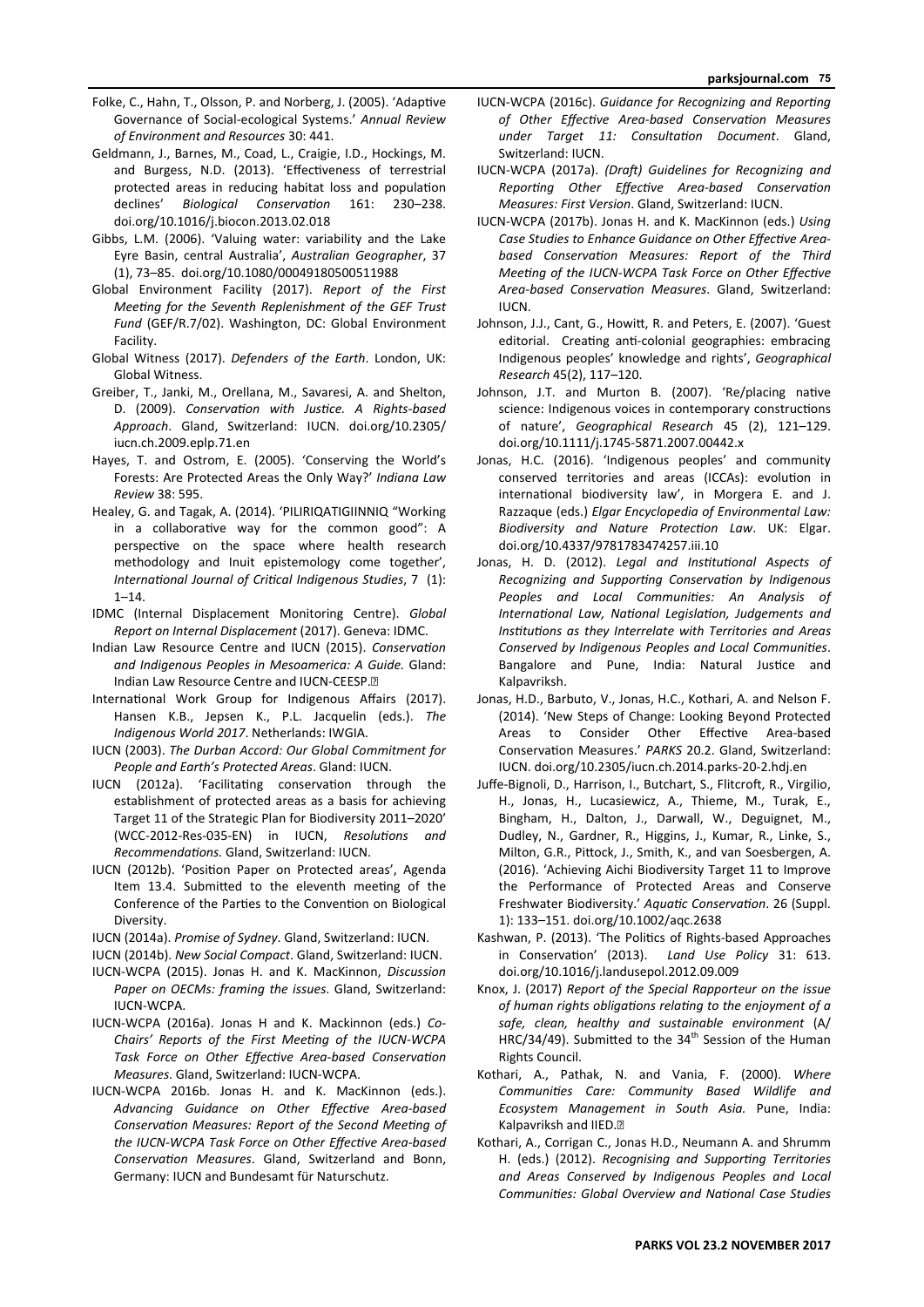(CBD Technical Series No. 64, Secretariat of the Convention on Biological Diversity, ICCA Consortium . Pune, India and Montreal, Canada: Kalpavriksh and Natural Justice..

- Kothari, A. and Neumann A. (2014). *ICCAs and Aichi Targets: The ContribuƟon of Indigenous Peoples' and Local Community Conserved Territories and Areas to the Strategic Plan for Biodiversity 2011‐20*. Policy Brief of the ICCA Consortium, no. 1, co-produced with CBD Alliance, Kalpavriksh and CENESTA and in collaboration with the IUCN Global Protected Areas Programme.Laffoley, D., Dudley, N., Jonas, H.D., MacKinnon, D., MacKinnon, K., Hockings, M. and Woodley S. (2017). 'An introduction to "other effective area-based conservation measures" under Aichi Target 11 of the Convention on Biological Diversity: origin, interpretation and some emerging ocean issues.' *AquaƟc ConservaƟon: Marine and Freshwater Ecosystems*. 1–8 doi.org/10.1002/aqc.2783
- Lee, E. (2015), 'Talking Point: honouring history's promise', *The Mercury,* 31 October, viewed 25 June 2017, < hƩp:// www.themercury.com.au/news/opinion/honouringhistorys-promise/news-

story/914dfdf14ba46c9f58d6b358447d0968>.

- Lee, E. (2016a). 'Protected areas, country and value: the nature-culture tyranny of the IUCN's protected area guidelines for Indigenous Australians', *AnƟpode*, 48 (2), 355–374. doi.org/10.1111/anƟ.12180
- Lee, E. (2016b). 'Talking Point: wilderness plan benchmark to renew relations', The Mercury, 8 January, viewed 24 June 2017, < hƩp://www.themercury.com.au/news/opinion/ talking-point-wilderness-plan-benchmark-to-renewrelations/news-story/

b6b316bce3756d2d064760cf36d82110>.

- Lopoukhine, N. and de Souza Dias, B. F. (2012). ʻEditorial: What does Target 11 really mean?' *PARKS* 18(1): 5.
- Lovgren, S., (2003). 'Map Links Healthier Ecosystems, Indigenous Peoples'. *National Geographic News*. Available online at: hƩp://bit.ly/1kENKxB.
- MacKinnon, D., Lemieux, C., Beazley, K., Woodley, S., Helie, R., Perron, J., Elliott, J., Haas, C., Langlois, J., Lazaruk, H., Beechey, T. and Gray, P. (2015). 'Canada and Aichi Biodiversity Target 11: understanding "other effective area-based conservation measures"<sup>[1]</sup>in the context of the broader target.' *Biodiversity ConservaƟon* 24. doi.org/10.1007/s10531-015-1018-1
- Matapi, U. and Yucuna, R. (2012). *Cartograİa ancestral yucuna‐matapí: conocimiento y manejo tradicional del*  territorio. Proyecto Cartografía Cultural del Noreste mazónico. Ministerio de Cultura, Patrimonio Natural. Bogotá, Colombia: Fondo para la Biodiversidad y Áreas Protegidas en alianza con Tropenbos Internacional.
- Minority Rights Group (2012). State of the World's Minorities *and Indigenous Peoples: Focus on Land Rights and Natural Resources*. London, UK: Minority Rights Group.
- Molnar, A., Scherr, S. and Khare, A. (2004). *Who conserves the world's forests: community driven strategies to protect forests and respect rights.* Washington, DC, USA: Forest Trends and Eco-agriculture Partners.
- Morel, C. (2010). 'Conservation and Indigenous Peoples' Rights: Must One Necessarily Come at the Expense of the Other?' in Shrumm H (ed.) *Exploring the Right to Diversity*  in Conservation Law, Policy, and Practice, (pp. 174-180) Policy Matters 17, Malaysia: IUCN.
- Nagendra, H. (2008). 'Do Parks Work? Impact of Protected Areas on Land Cover Clearing' *AMBIO: A Journal of the*

*Human Environment* 37(5): 330. doi.org/10.1579/06-r-184.1

- Nelson, A. and Chomitz K.M. (2011). 'Effectiveness of Strict vs. Multiple Use Protected Areas in Reducing Tropical Forest Fires: A Global Analysis Using Matching Methods'. *PLoS ONE*, 6(8): e22722. doi:10.1371/journal.pone.0022722. doi.org/10.1371/journal.pone.0022722
- Nepstad, D., Schwartzman, S., Bamberger, B., Santilli, M., Ray, D., Schlesinger, P., Lefebvre, P., Alencar, A., Prinz, E., Fiske, G. and Rolla, A. (2006). 'Inhibition of Amazon Deforestation and Fire by Parks and Indigenous Lands'. *ConservaƟon Biology*, 20(1): 65–73. doi.org/10.1111/ j.1523-1739.2006.00351.x
- Nolte, C., Agrawal, A., Silvius, K.M., and Soares-Filho, B.S. (2013). 'Governance Regime and Location Influence Avoided Deforestation Success of Protected Areas in the Brazilian Amazon'. *Proceedings of the National Academy of Sciences*, 110(13): 4956–4961. doi.org/10.1073/ pnas.1214786110
- Ostrom, E. (1990). Governing the Commons: The Evolution of *Institutions for Collective Action.* Cambridge, UK: Cambridge University Press. doi.org/10.1017/ cbo9780511807763.002
- Ostrom, E. (2000). 'Collective Action and the Evolution of Social Norms.' The Journal of Economic Perspectives 14(3): 137. doi.org/10.1080/19390459.2014.935173
- Pathak, N. (ed.) (2009). *Community Conserved Areas in India— A Directory. Pune, India: Kalpavriksh.*<sup>[2]</sup>Phillips, A. (2004). 'Turning Ideas on their Head: The New Paradigm for Protected Areas.' *Environmental History,* 9(1) 173.
- Phyälä, A., Orozco A., and Counsell, S. (2016). *Protected Areas in the Congo Basin: Failing both People and Biodiversity?* London, UK: Rainforest Foundation UK.
- Poirier, R. and Ostergren, D. (2002). 'Evicting People from Nature: Indigenous Land Rights and National Parks in Australia, Russia, and United States'. *Natural Resources Journal* 42 (2), Spring 2002.
- Porter-Bolland, L., Ellis, E.A., Guariguata, M.R., Ruiz-Mallén I., Negrete-Yankelovich, S. and Reyes-García, V. (2011). 'Community managed forests and forest protected areas: An assessment of their conservation effectiveness across the tropics.' *Forest Ecology and Management* 268, 2– 17. doi.org/10.1016/j.foreco.2011.05.034
- Rights and Resources Initiative (2012). What rights? A *ComparaƟve Analysis of Developing Countries' NaƟonal LegislaƟon on Community and Indigenous Peoples' Forest Tenure Rights*. Washington, DC: Rights and Resources Initiative.
- Rights and Resources Initiative (2015). Protected Areas and *the Land Rights of Indigenous Peoples and Local CommuniƟes: Current Issues and Future Agenda*. Washington, DC: RRI.
- Robson, J.P. and Berkes, F. (2010). 'Sacred Nature and Community Conserved Areas' in S. Pilgrim and J. Pretty (eds.), Nature and Culture: Rebuilding Lost Connections. Earthscan.
- Rodriguez, C., van der Hammen, M.C., Matapi, U., Yucuna, R. and Vargas, C. (2014). 'Environmental governance in the Colombian Amazon,' in Chavez-Tafur J. and R.J. Zagt (eds.) Towards Productive Landscapes. Wageningen, the Netherlands: Tropenbos International.
- Shahabuddin, G. and Rao, M. (2010). 'Do community conserved areas effectively conserve biodiversity? Global insights and the Indian context.' Biological Conservation 12:3. doi.org/10.1016/j.biocon.2010.04.040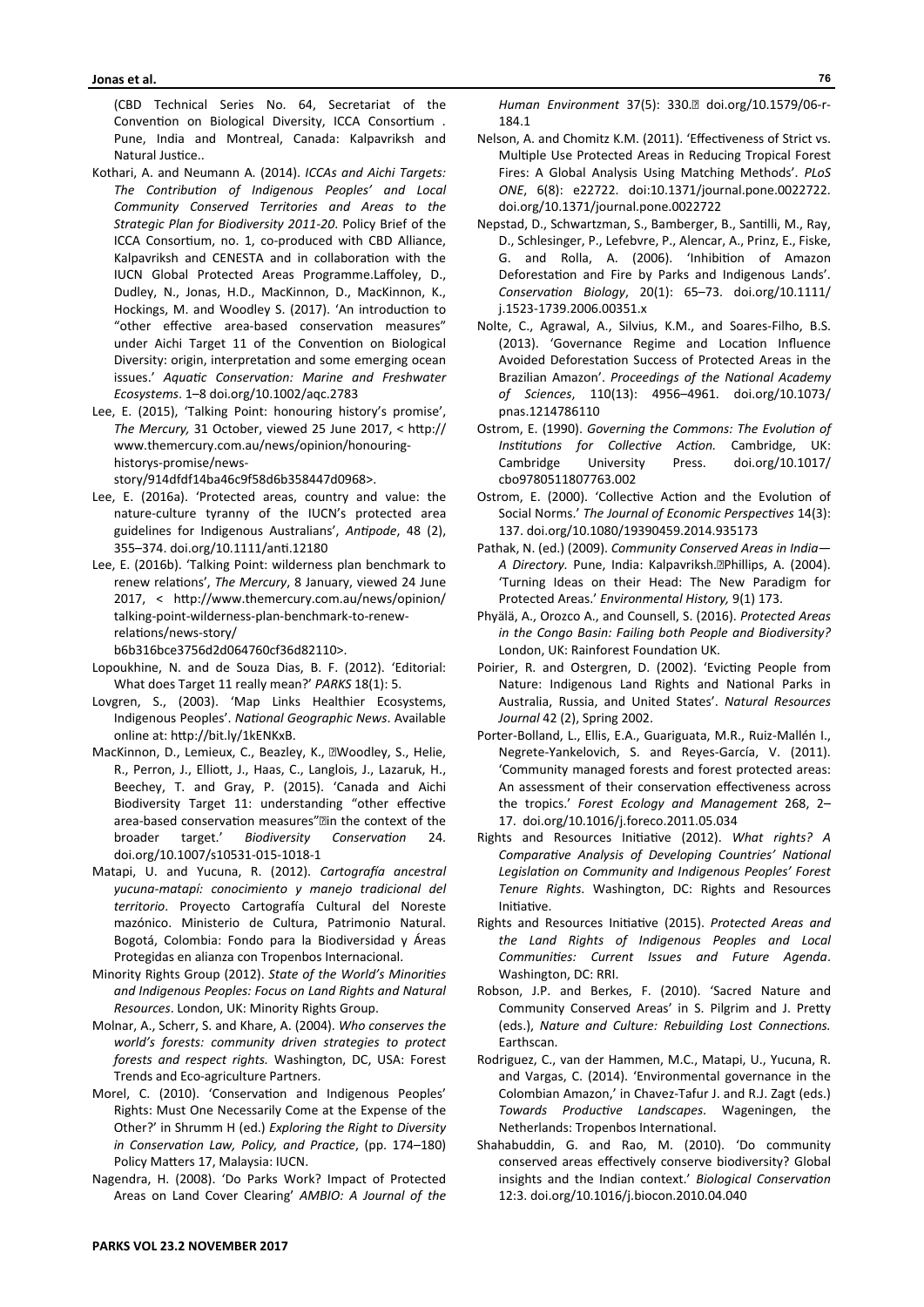- Stevens, S. (ed.) (1997). *Conservation Through Cultural Survival: Indigenous Peoples and Protected Areas*. Washington, DC: Island Press. doi.org/10.2307/215879
- Stevens, S. (2010). 'Implementing the UN Declaration on the Rights of Indigenous Peoples and International Human Rights Law Through the RecogniƟon of ICCAs' *IUCN‐CEESP Policy MaƩers* 17: 181.
- Stevens, S. (ed.) (2014). *Indigenous Peoples, National Parks and Protected Areas: A New Paradigm Linking ConservaƟon, Culture and Rights*. Tucson AZ: University of Arizona Press.
- Stevens, S., Jaeger T. and Pathak Broome, N. with Borrini-Feyerabend, G., Eghenter, C., Jonas, H.C. and Reyes G. (2016a). *ICCAs and Overlapping Protected Areas Fostering ConservaƟon Synergies and Social ReconciliaƟon*. Policy Brief of the ICCA Consortium, Issue No. 4. Teheran, Iran: ICC ConsorƟum.
- Stevens, S., Jaeger, T., and Pathak Broome, N., with Aylwin, J., Azhdari, G., Bibaka, D., Borrini-Feyerabend, G., Colchester, M., Dudley, D., Eghenter, C., Eleazar, F., Farvar, M., Frascaroli, F., Govan, H, Jonas, H.C., Kothari, A., Reyes, G., Singh, A., and Vaziri, L. (2016b). *Recognising and RespecƟng ICCAs Overlapped by Protected Areas*, Report for the ICCA Consortium.
- Stolton, S. and Dudley, N. (2006). *Measuring Sustainable Use: A method to assess the conservaƟon benefits from sustainable management outside protected areas and to include this information in ecoregional planning.* UK: Equilibrium Research.
- Tauli-Corpuz, V. (2016). Conservation and Indigenous Peoples' Rights (A/71/150). Report to the  $71<sup>st</sup>$  Session of the UN General Assembly.
- Tobin, B. (2014). *Indigenous Peoples, Customary Law and Human Rights: Why Living Law MaƩers*. Routledge. doi.org/10.4324/9781315778792
- United Nations (2009). State of the World's Indigenous Peoples. New York, NY: UN.
- UNEP-WCMC and IUCN (2016). Protected Planet Report 2016. Cambridge UK and Gland, Switzerland: UNEP-WCMC and IUCN.
- UNEP-WCMC and IUCN (2017). Protected Planet: The World Database on Protected Areas (WDPA) On-line, July 2017, Cambridge, UK: UNEP-WCMC and IUCN. Available at: www.protectedplanet.net**.**
- Vasseur, L., Horning, D., Thornbush, M., Cohen-Shacham, E., Andrade, A., Barrow, E., Edwards, S., Wit, P. and Jones, M. (2017). Complex problems and unchallenged solutions: Bringing ecosystem governance to the forefront of the UN sustainable development goals. *Royal Swedish Academy of Sciences*. doi.org/10.1007/s13280-017-0918-6 doi.org/10.1038/sdata.2016.67
- Verschuuren, B., Wild, R., McNeely, J., and Oviedo, G. (2010). *Sacred Natural Sites: Conserving Nature and Culture*. London, UK: Earth Scan. doi.org/10.4324/9781849776639
- Watson, J., Darling, E., Venter, O., Maron, M., Walston, J., Possingham, H., Dudley, N., Hockings, M., Barnes, M. and Brooks, T. (2015). 'Bolder Science Needed Now for Protected Areas.' *ConservaƟon Biology* doi.org/10.1111/ cobi.12645
- White, A., Molnar A., and Khare, A. (2004). *Who Owns, Who Conserves, and Why it MaƩers.* Washington D.C: Forest Trends.
- Wilk, R. (1995). 'Learning to be local in Belize: global systems of common difference' in Miller, D (ed.), *Worlds apart:*